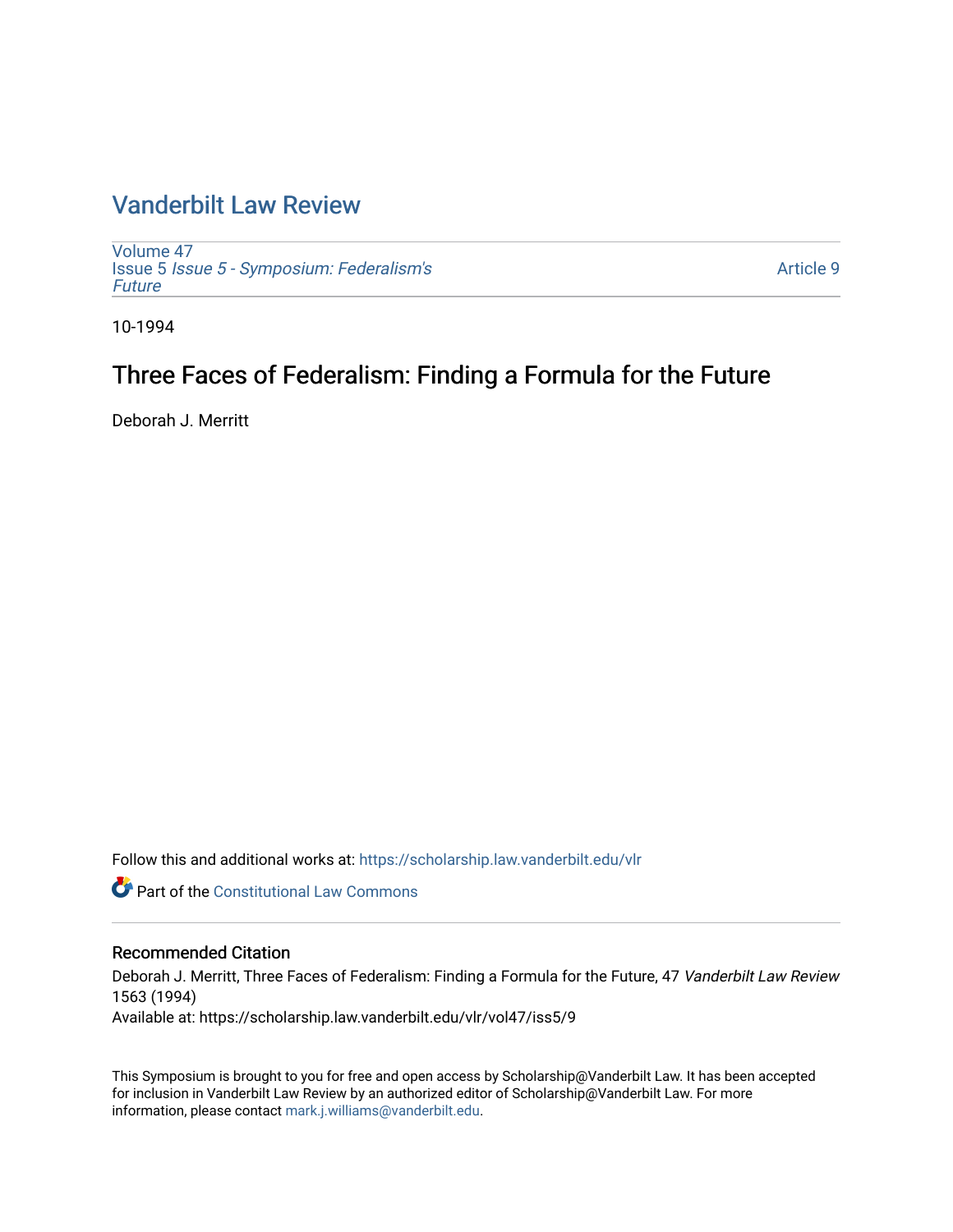# **Three Faces of Federalism: Finding a Formula for the Future**

*Deborah Jones Merritt\**

|    |                                                     | 1563 |
|----|-----------------------------------------------------|------|
| П. | THE SEARCH FOR A COHERENT THEORY OF FEDERAL-        |      |
|    | STATE RELATIONS: THREE MODELS OF FEDERALISM         | 1564 |
|    | А.                                                  | 1564 |
|    | $B_{\cdot}$                                         | 1566 |
|    | C.                                                  | 1570 |
|    |                                                     | 1573 |
|    | А.                                                  | 1573 |
|    | В.                                                  | 1576 |
|    | C.<br>Constitutional Anchors for the Autonomy Model | 1581 |
|    |                                                     | 1584 |

# I. INTRODUCTION

The relationship between state and federal power has puzzled jurists since the nation began.' During the last twenty years alone, the Supreme Court has fashioned three different-and discordant-faces for federalism. After two decades of turmoil, it is time to assess the Court's three models of federalism and to determine whether any of them provides an appropriate principle to guide future federal-state relations. As I will argue below, the Court's first two models of federalism are outdated or incompatible with political reality. The third model, however, holds some promise for adjudicating the future bounds of state and federal power.

**1563**

**<sup>\*</sup>** Professor of Law and Women's Studies, Associate Dean for Academic Affairs, University of Illinois College of Law. B.A. **1977,** Harvard College; **J.D. 1980,** Columbia University. I thank my research assistant, Christine Schmidt, for her excellent assistance in preparing this Article.

**<sup>1.</sup>** See, for example, *New York v. United States,* 112 **S.** Ct. 2408, 2414 **(1992)** (observing that a dispute over the bounds of state and federal sovereignty "implicates **...** perhaps our oldest question of constitutional law"); id. at 2420 (citing many of the Court's conflicting precedents in this area).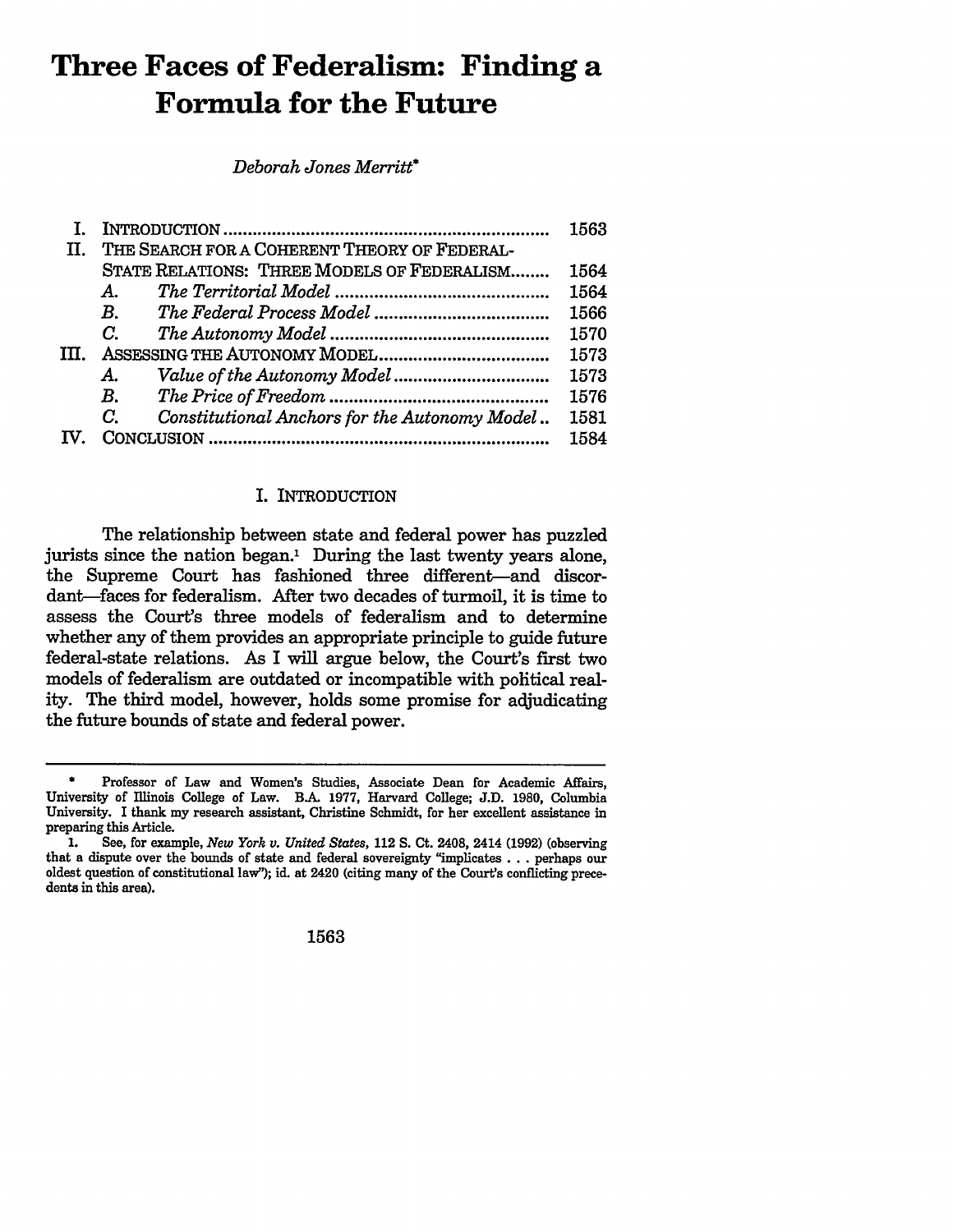# II. THE SEARCH FOR A COHERENT THEORY OF FEDERAL-STATE RELATIONS: THREE MODELS OF FEDERALISM

#### *A. The Territorial Model*

The first, and oldest, of the Supreme Court's concepts of federalism is the territorial model. This model recognizes that there is a discernible boundary between the subjects fit for national regulation and those reserved for state governance. Territorialists argue that the national government is supreme in some areas, while states reign sovereign in others. Adherents of this model, for example, might declare that the national government directs foreign affairs while the states control domestic relations.<sup>2</sup>

Under the territorial model, federalism violations occur when the national government attempts to invade a substantive area of law reserved to the states. The Supreme Court's 1976 decision in *National League of Cities* v. *Usery<sup>3</sup>*drew heavily on this model, especially as the decision was interpreted by lower courts and commentators. In *Usery,* the Court held that Congress could not regulate the wages and hours of state and local employees working in areas of "traditional governmental functions."4 This emphasis on traditional functions evoked a territorial concept. State employees working in "traditional" spheres (such as "fire prevention, police protection, sanitation, public health, and parks and recreation<sup>")5</sup> were subject to state regulation while workers in other "nontraditional" state regulation while workers fields-such as railroad operation-submitted to national legislation.<sup>6</sup>

4. Id. at 852.

<sup>2.</sup> For a classic articulation of the territorial model, see Herbert Storing's description of federalism in Herbert **J.** Storing, ed., *1 The Complete Anti-Federalist* 24, **32 (U.** of Chicago, **1981)** (stating. "Within its sphere the general government is a complete national government, but that sphere is limited; and within their own spheres the states act as constitutionally independ**ent** entities"). H. Jefferson Powell persuasively argues that this model most closely captures the Framers' understanding of the federal system, which was aided by the Framers' assumption that the national government's power was sufficiently limited to leave clearly demarcated spheres of authority for the states. See H. Jefferson Powell, *The Oldest Question of Constitutional Law,* 79 Va. L. Rev. 633, **655-57** (1993).

<sup>3. 426</sup> U.S. **833** (1976), overruled by *Garcia v. San Antonio Metro. Transit Auth.,* 469 U.S. **528** (1985).

**<sup>5.</sup>** Id. at **851.** The Court provided this partial list of "line and support activities which are well within the area of traditional operations of state and local governments." Id. at **851** n.16.

<sup>6.</sup> In distinguishing several earlier cases, *Usery* observed that operation of an interstate railroad "was not... an area that the States have regarded as integral parts of their governmental activities." Id. at 854 n.18. Six years later, the Court confirmed this result, allowing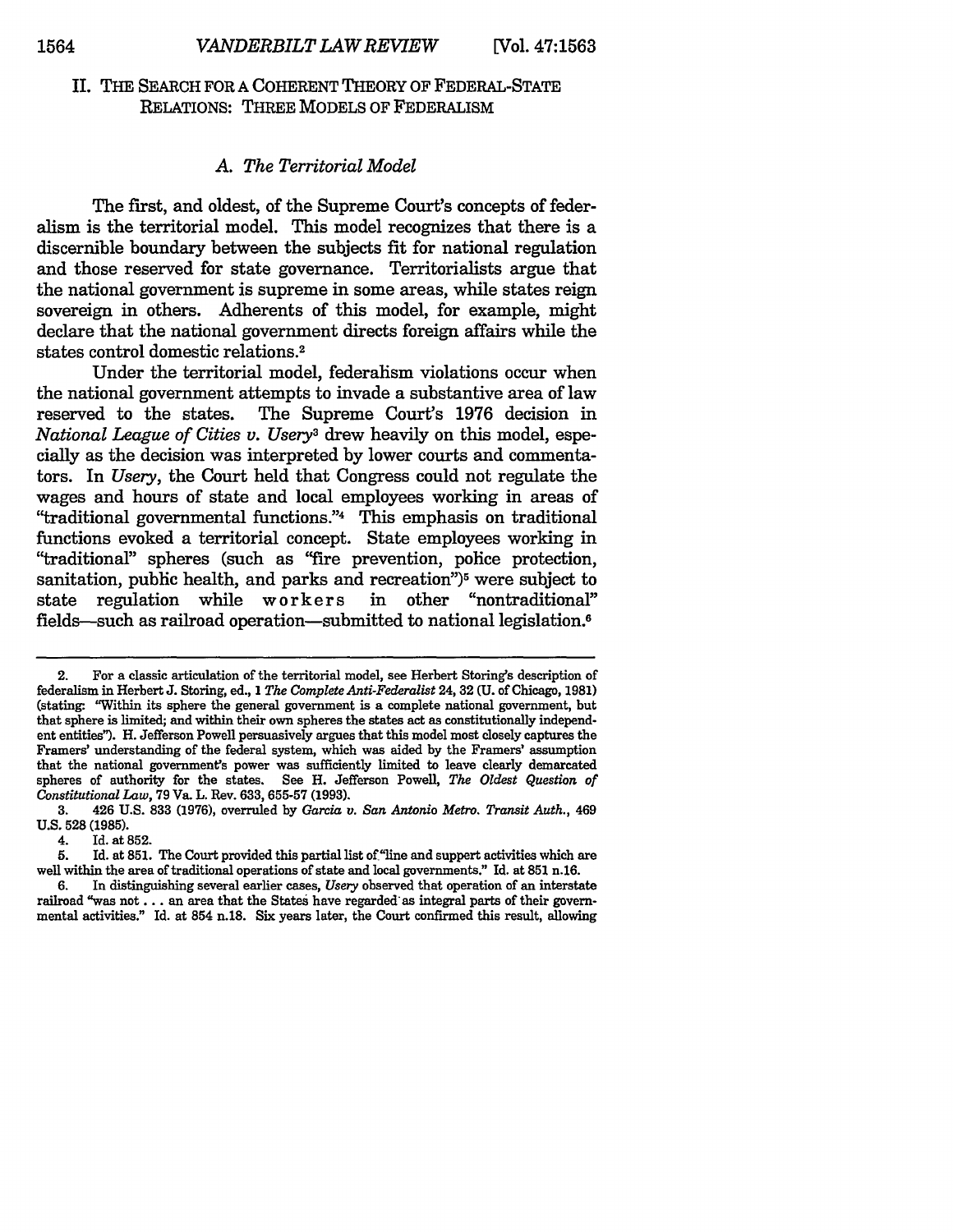By dividing government functions into state-regulated zones and nationally dominated spheres, *Usery* endorsed a territorial approach and spawned a decade of lawsuits attempting to distinguish "traditional governmental functions" from nontraditional ones.7

The territorial model of federalism is problematic because it conflicts with modern concepts of Congress' power under the Commerce Clause, Spending Clause, and other constitutional provisions. The Supreme Court has interpreted congressional power so broadly under those clauses that virtually no substantive area of law is now beyond the national government's reach.8 Education, domestic relations, local transit, health care—all of these areas affect interstate commerce in our modern economy or receive sizable subsidies of federal tax money.

In order to preserve a territorial vision of federalism, therefore, it is necessary to interpret the Tenth Amendment (or some other constitutional provision) as an affirmative limit on congressional

Scholarly commentary similarly focused on the Court's distinction between traditional and nontraditional governmental functions. See generally Frank I. Michelman, *States' Rights and States'Roles: Permutations of "Sovereignty" in* National League of Cities v. Usery, **86** Yale L. **J.** 1165 **(1977);** Laurence H. Tribe, *Unraveling* National League of Cities: *The New Federalism and Affirmative Rights to Essential Government Services,* **90** Harv. L. Rev. **1065 (1977).** Once again, this perspective enhanced the territorial image of *National League of Cities.*

**8.** See *New York v. United States,* 112 **S.** Ct. 2408, 2418-19 **(1992)** (describing growth of congressional power under the Commerce, Spending, and Necessary and Proper clauses); Ronald **D.** Rotunda and John **E.** Nowak, *Treatise on Constitutional Law: Substance and Procedure §* 4.8 at 394 (West, **2d** ed. **1992).** But see notes **73-77** and accompanying text (discussing recent cases in which lower courts have breathed life into the territorial model **by** refusing to find congressional power over certain private activities).

Congress to regulate the employees of a state-owned railroad engaged in interstate commerce. *United Transp. Union v. Long Island R.R. Co.,* 455 U.S. **678 (1982).**

<sup>7.</sup> On remand from the Supreme Court's decision in *Usery,* the district court held that the **High** Court's decision did not shelter all state and local employees from the provisions of the case determinations of whether particular employees worked within "integral operations of the States [or] their political subdivisions in areas of traditional governmental functions." *National League of Cities v. Marshall,* 429 F. Supp. **703, 706 (D.D.C. 1977),** overruled **by** *Garcia v. San Antonio Metro. Transit Auth.,* 469 **U.S. 528 (1985).** Other courts followed the same lead. See, for example, *Amersbach v. City of Cleveland,* **598 F.2d 1033, 1036** (6th Cir. **1979)** (stating "the activities which involve traditional or integral governmental functions.... The meaning of this limitation is the controlling question in the present case"), overruled **by** *Garcia v. San Antonio Metro. Transit Auth.,* 469 **U.S. 528 (1985); D.** Bruce La Pierre, *The Political Safeguards of* Federalism Redux: Intergovernmental Immunity and the States as Agents of the Nation, 60 Wash. U. L. Q. 779, 808-10 n.115, 896-97 n.454 (1982) (citing cases adjudicating the distinction between traditional and nontraditional governmental functions). The emphasis in these cases heightened the impression (consistent with a torriterial model) that *Usery* reserved dominance to the states in some areas while ceding power to the national government in others.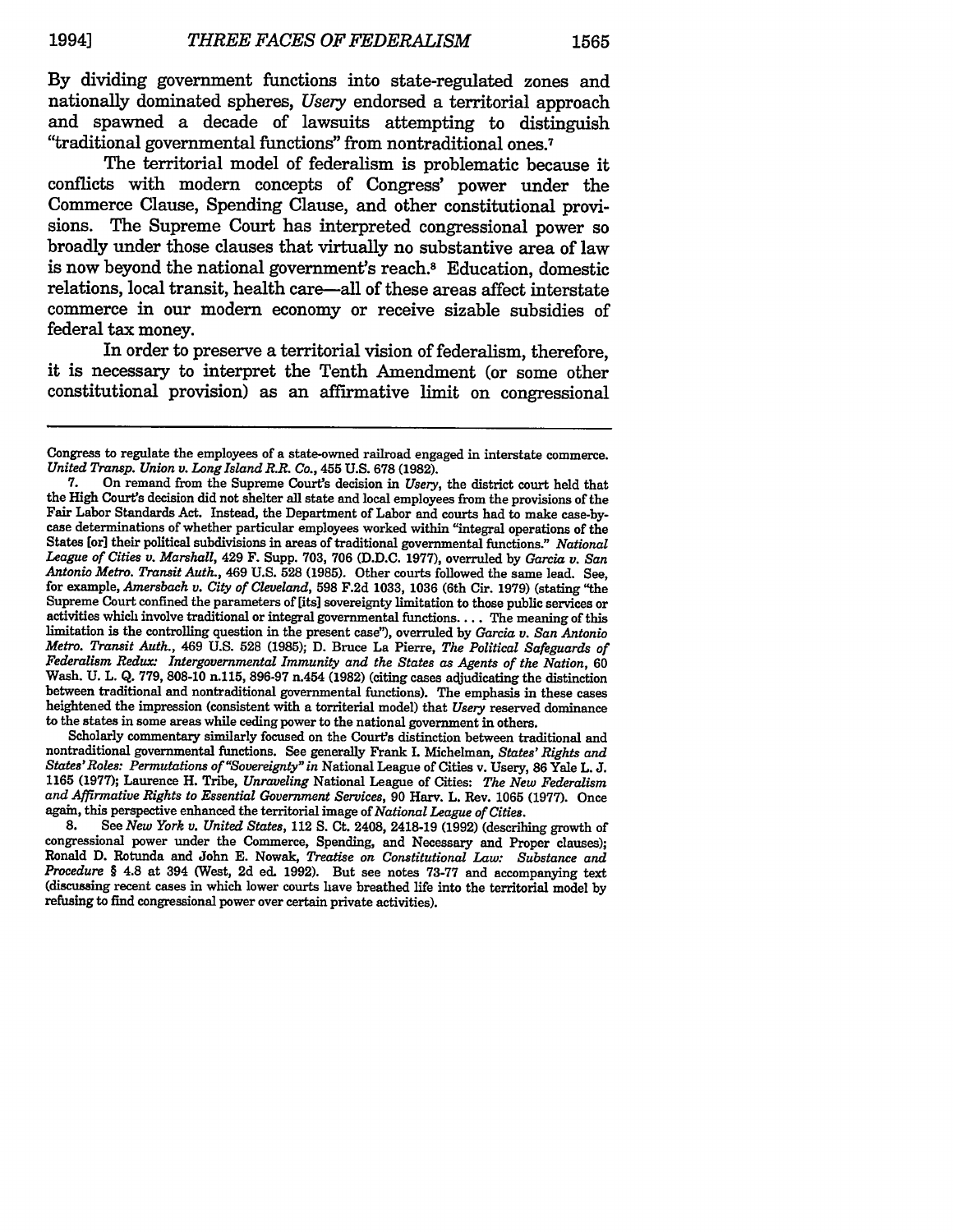power under the Commerce and Spending clauses. The Tenth Amendment must serve as a shield, protecting areas of governance (such as the wages of fire fighters) that otherwise would fall within the Commerce or Spending powers. This is what the Supreme Court attempted to do when it revived the Tenth Amendment in *Usery.9*

As the Court ultimately discovered, however, the Tenth Amendment simply is not adequate to that task. The amendment's language is too weak to constitute an impenetrable barrier against national regulation. Instead, the Tenth Amendment seems merely to state a truism, that "[tihe powers not delegated to the United States by the Constitution, nor prohibited by it to the States, are reserved to the States respectively, or to the people."<sup>10</sup> Neither the language of the Tenth Amendment nor political theory, moreover, have succeeded in defining a unique circle of "traditional governmental functions" reserved to the states.<sup>11</sup> Without a ready principle to distinguish national fields of regulatory authority from state areas of responsibility, the territorial model of federalism has failed to retain favor.

#### *B. The Federal Process Model*

Frustrated with the shortcomings of territorial federalism, the Supreme Court abandoned territorialism in *Garcia v. San Antonio Metropolitan Transit Authority12* and adopted its second model, the "federal process" theory of federalism. This theory derives from the work of Herbert Wechsler, Jesse Choper, and others.<sup>13</sup> According to this model, the Constitution's Framers protected the integrity of state governments through the structure of the national government rather than through judicially enforceable limits on the scope of national regulatory power. In particular, advocates of this model maintain that the U.S. Senate protects state interests by guaranteeing equal

**<sup>9.</sup>** "Appellants in no way challenge these decisions establishing the breadth of authority granted Congress under the commerce power. Their contention, on the contrary, is **that...** Congress... [has] transgress[ed] an affirmative limitation on the exercise of its **power.....** *National League of Cities,* 426 **U.S.** at 841.

**<sup>10.</sup> U.S.** Const., Amend. **X.** The Court first dubbed the Tenth Amendment a "truism" in *United States v. Darby,* **312 U.S. 100,** 124 (1941). See also *New York,* 112 **S.** Ct. at 2417-19.

**<sup>11.</sup>** See *Garcia,* 469 **U.S.** at **538-39, 546-47.**

<sup>12. 469</sup> **U.S. 528 (1985).**

**<sup>13.</sup>** See generally Jesse H. Choper, *Judicial Review and the National Political Process* **171- 259** (U. of Chicago, 1980); La Pierre, 60 Wash. U. L. Q. 779 (cited in note **7);** Herbert Wechsler, *The Political Safeguards of Federalism: The Role of the States in the Composition and Selection of the National Government,* 54 Colum. L. Rev. 543 (1954). See also *Garcia,* 469 U.S. at **551** n.11 (citing the works of these scholars).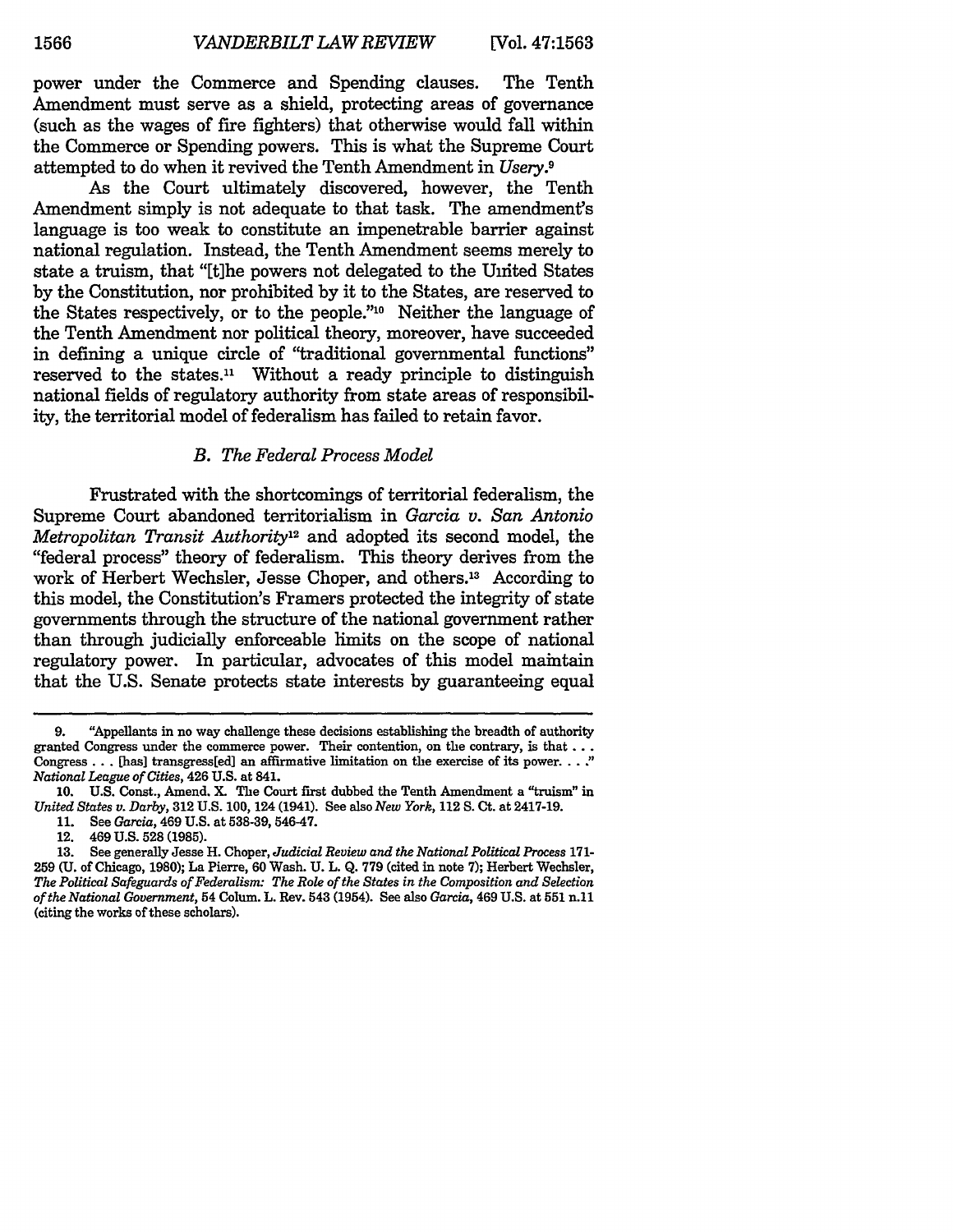representation to each state.'4 Because the federal legislative process adequately protects state interests, federal process theorists conclude that the states need no further protection from the courts.

In the 1985 *Garcia* decision, the Supreme Court enthusiastically embraced this federal process model. The Court declared: "[W]e are convinced that the fundamental limitation that the constitutional scheme imposes on the Commerce Clause to protect the 'States as States' is one of process rather than one of result."<sup>15</sup> In the years following *Garcia,* lower courts routinely rejected Tenth Amendment challenges to national legislation by holding that state and local interests demanded no judicial protection because they were shielded adequately by the national political process.<sup>16</sup>

Under some circumstances, the federal process model accurately describes the political relationship between state and national governments. State governments have powerful lobbying groups to assert their interests, and national representatives frequently heed those voices. The history of national legislation demonstrates that the states frequently influence the legislative process and that they have achieved exemption from many important national laws. <sup>17</sup>

The cases that come to court, however, are the ones in which state governments have failed to achieve their ends.18 The question is whether the structure of the national government is sufficiently sensi-

**15.** *Garcia,* 469 **U.S.** at 554.

**16.** See, for example, *Oklahoma ex rel. Comm'rs of the Land Office v. Crook,* **966 F.2d 539** (10th Cir. **1992);** *Renfro v. City of Emporia,* 948 **F.2d 1529** (10th Cir. **1991);** *EEOC v. Vermont,* 904 **F.2d** 794 **(2d** Cir. **1990).**

**17.** See *Garcia,* 469 **U.S.** at **552-54;** Choper, *Judicial Review* at **185-88** (cited in note **13).**

**18.** For examples of legislation in which the political process failed to protect state interests, see Mark V. Tushnet, *Red, White, and Blue: A Critical Analysis of Constitutional Law* 74 (Harvard **U., 1988)** (citing the Education for **All** Handicapped Children Act of **1975,** in which Congress imposed significant costs on local school systems); Tom Diemer, *States Take Dim View of D.C.'s Bright Ideas,* Cleveland Plain Dealer 4A (Feb. **6,** 1994) (citing a variety of unfunded federal mandates to states); Senator Judd Gregg, Testimony before Senate Committee on Governmental Affairs (Nov. **3, 1993)** (citing examples of legislation burdening states and noting that the Senate has not been performing its "historic job" of protecting states).

<sup>14.</sup> See, for example, *Garcia,* 469 **U.S.** at **555.** The Court listed three other structural guarantees that it believed would protect state interests: **(1)** the fact that state legislatures originally chose United States senators; (2) the fact that states control electoral qualifications for the House of Representatives; and **(3)** the fact that state legislatures prescribe the manner of choosing electors for the President and Vice President. Id. The Seventeenth Amendment overturned the first of these guarantees in **1913.** See note **19** and accompanying text. State legislatures today also refrain from controlling the selection of presidential or vice presidential electors; citizens voto for those electers directly. This procedure, however, is a matter of state law; the Constitution would permit state legislatures to appoint electors themselves. See Retunda and Nowak, *Treatise on Constitutional Law* § 9.12 at 704-05 (cited in note 8).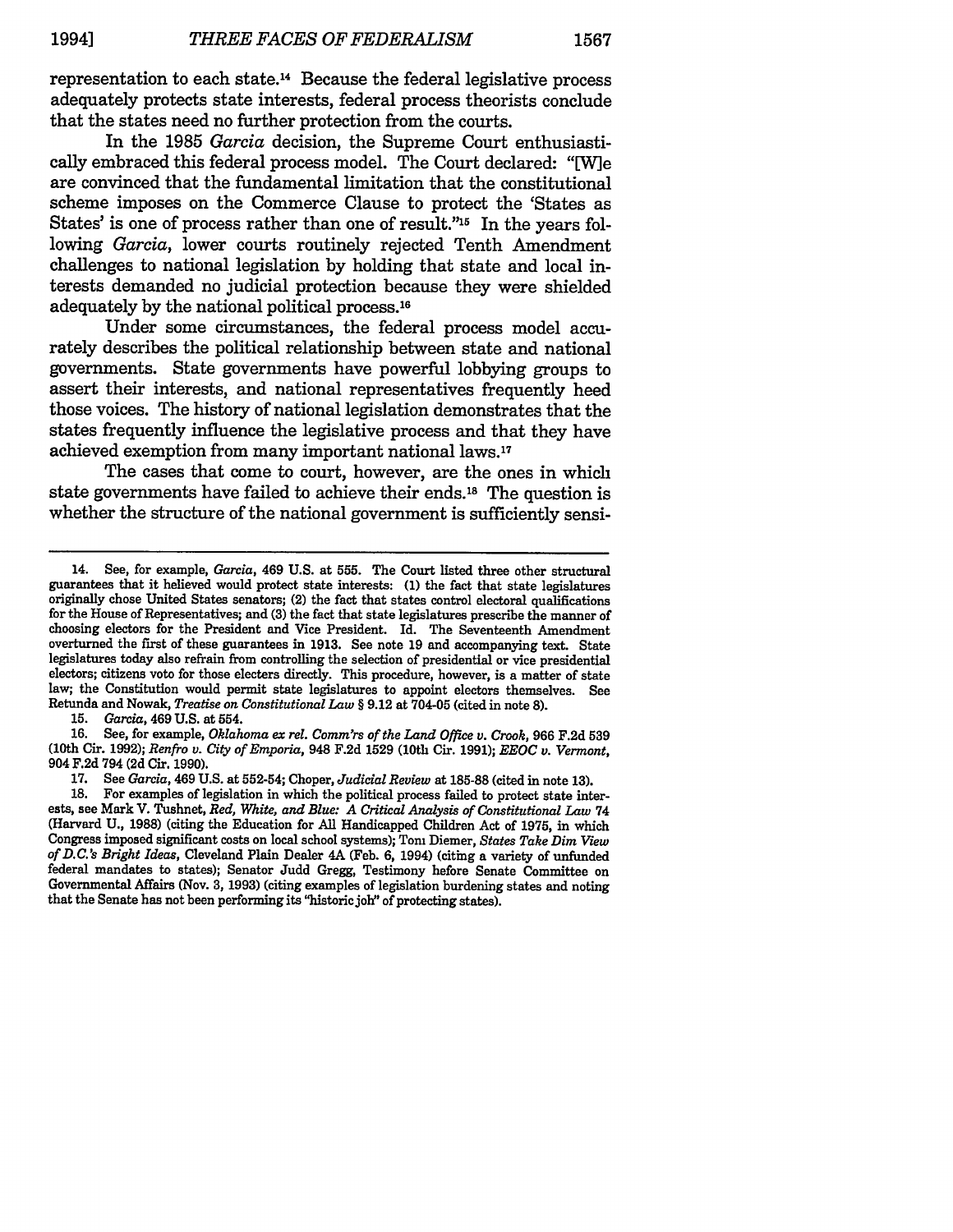tive to state interests to leave the important task of policing federalstate relations entirely to Congress, the President, and the administrative agencies.

When measured against this yardstick, the federal process model suffers from several fatal flaws. The most fundamental of these flaws is the model's very assumption that the political process contains safeguards that systematically protect the interests of state governments. The composition of the Senate does not protect the institutional interests of state governments; instead it protects the private interests of *citizens* from less populous states. Farmers from North Dakota have the same voice in the Senate as apartment dwellers from New York; each group has a chance to advance their concerns on the national agenda.

Nothing in the structure of the Senate, however, insures a voice for state governments from either New York or North Dakota. The selection of senators by state legislatures might have had that effect, but the Seventeenth Amendment repealed that mechanism more than eighty years ago.<sup>19</sup> Today, individual senators may care about the autonomy of state government, but they are just as likely to care about the environment, welfare reform, health care, mass transit, or farm subsidies. Many senators have no experience in state government, and their reliance on state political machines for reelection is declining.20 Under these circumstances, there is no formal or informal structural guarantee that senators (or anybody else) will represent the interests of state governments in Washington.<sup>21</sup>

More important, even if senators and other national officials maintain some loyalty to the institutional interests of state governments, that commitment is only one of several competing interests in

<sup>19.</sup> The Seventeenth Amendment, providing for the direct election of senators, took effect in **1913.**

<sup>20.</sup> See Frank Codispoti, *The Governorship-Senate Connection: A Step in the Structure of Opportunities Grows Weaker,* Publius 41 (Spring **1987); A. E.** Dick Howard, Garcia *and the Values of Federalism: On the Need for a Recurrence to Fundamental Principles,* **19** Ga. L. Rev. **789, 793 (1985);** Lewis B. Kaden, *Politics, Money and State Sovereignty: The Judicial Role,* **79** Colum. L. Rev. 847, **862-65 (1979);** *High Court Ruling Source of Dismay to Local Officials,* N.Y. Times **Al** (Feb. 21, **1985)** (reporting preliminary findings of a study conducted **by** the Advisory Commission on Intergovernmental Relations that suggest "Congress ha[s] become an assembly of independent operators little influenced **by** party officials or elected officials in (their] respective states").

<sup>21.</sup> For further criticism of the federal process model's theory that features of the national political process protect state interests, see Tushnet, *Red, White, and Blue* at **73-75** (cited in note **18);** Stewart **A.** Baker, *Federalism and the Eleventh Amendment,* 48 **U.** Colo. L. Rev. **139, 183-85 (1977).**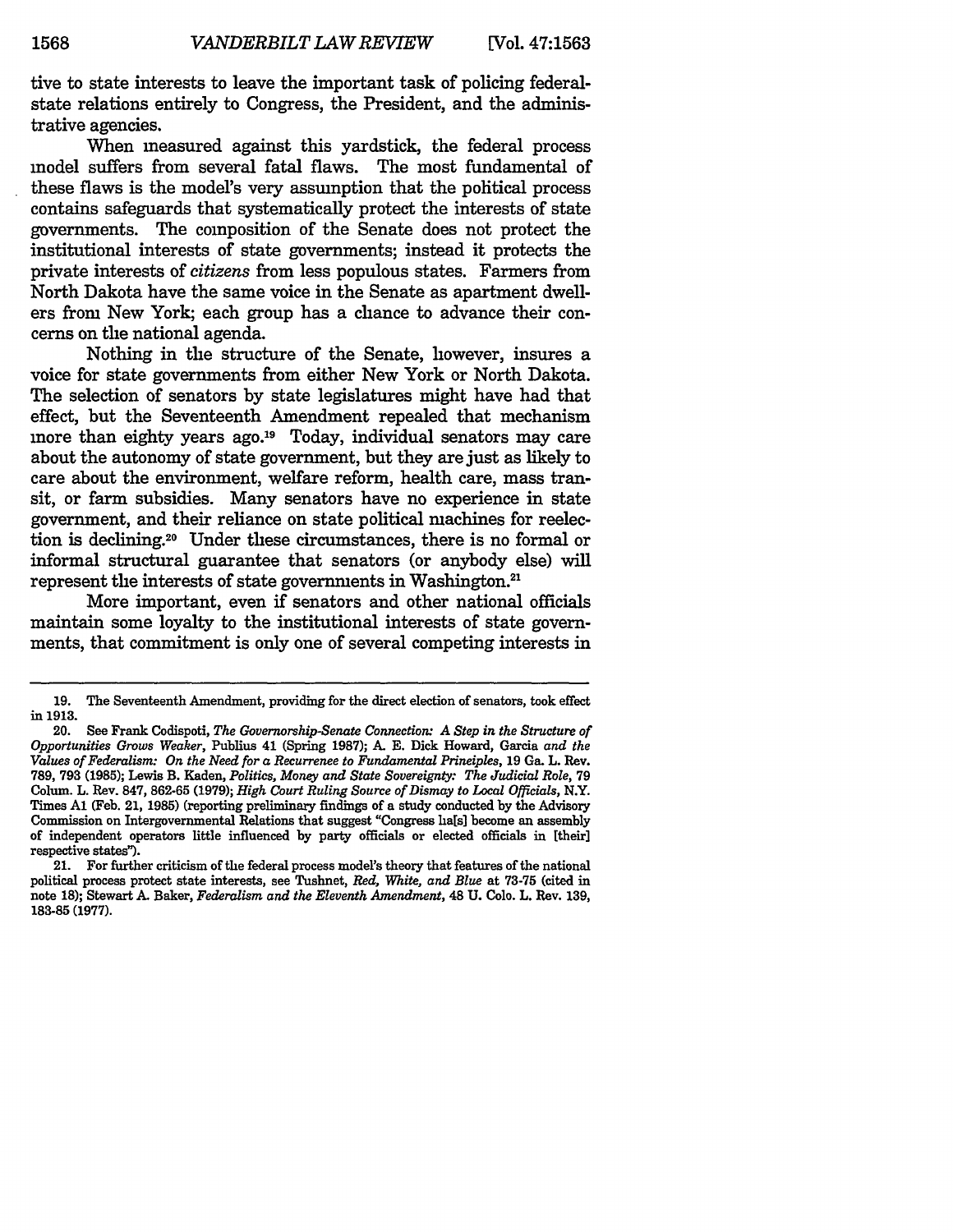the national political process. Politics is a process of compromise, in which one interest rarely triumphs absolutely over all others. If state autonomy is an important component of our government-one that should be preserved whatever the countervailing pressures—then we cannot trust that principle solely to the political process.

There are some circumstances, in fact, in which the interests of congressional representatives clearly conflict with the institutional needs of state governments. When pressed to accomplish national goals without raising taxes, members of Congress have an incentive to force state governments to administer national programs at state expense. **By** following this technique, congressional representatives can reap credit for the popular benefits of national programs while making state governments bear the anger generated **by** the increased local taxes needed to pay for federally mandated programs.<sup>22</sup>

The recently enacted "motor voter" bill may be an example of this slippage between reaping the benefits and paying the costs of social legislation.<sup>23</sup> Congress and President Clinton will reap any electoral benefits associated with passing this bill.<sup>24</sup> Easing voter

**23.** National Voter Registration Act of 1993, Pub. L. No. 103-31, 107 Stat. 77 (1993), codified at 42 **U.S.C-.** § **1973gg** et seq. (1994).

<sup>22.</sup> See *New York v. United States,* 112 S. Ct. at 2424; *Texas v. United States,* 730 F.2d 339, 354 (5th Cir.) (observing that when Congress compels the states to implement federal law, Congress "evades responsibility for the resulting regulation and thereby circumvents the political check on infringements of state sovereignty" and that under these circumstances "it is inappropriate for the courts simply to rely on the political process"); Deborah J. Merritt, *The Guarantee Clause and State Autonomy: Federalism for a Third Century,* 88 Colum. L. Rev. 1, 17 (1988); Ann Althouse, *Variations on a Theory of Normative Federalism: A Supreme Court Dialogue,* 42 Duke L. J. 979, 1018-19 (1993); Diemer, Cleveland Plain Dealer at 4A (cited in note **18).**

<sup>24.</sup> Clinton administration officials repeatedly cite the motor voter bill as one of the accomplishments of their administration. See, for example, Hillary Clinton, Remarks on Health Care to the League of Women Voters (June 14, 1994) (available on **LEXIS, NEWS** library, **FEDNEW** file); Michael Murphy and Chris Fiscus, *Gore: 'Things Have Changed for the Good,"* Phoenix Gazette **B1** (Apr. **8,** 1994) (reporting a speech **by** Vice President Albert Gore); Susan Page, *Clinton: Let's Get Moving!,* Newsday **6** (Jan. **26,** 1994) (summarizing Clinton's State of the Union address). Other representatives similarly touted their support of motor voter legislation to constituents, and commentators have lauded these national politicians for their role in enacting the bill. See, for example, Mike Brown, *News,* Courier-Journal **7A** (Nov. **27, 1993)** (reporting that Senator Wendell Ford included his support for motor voter legislation on a list of personal accomplishments); Jordan Moss, *Nice Drive to the Ballot Box,* N.Y. Times **A23** (May **10,** 1994) (applauding Clinton's approval of the motor voter bill as "the final achievement of the 1960s' voting rights revolution" and noting that "Mr. Clinton... rightly invokes the bill as one of his important achievements in office"); Owen Bieber, Labor Day Message (Sept. 3, 1993) (available on LEXIS, NEWS library, PRNEWS file) (reporting that the president of the United Auto Workers publicly praised Clinton and his national supporters for enacting the motor voter bill).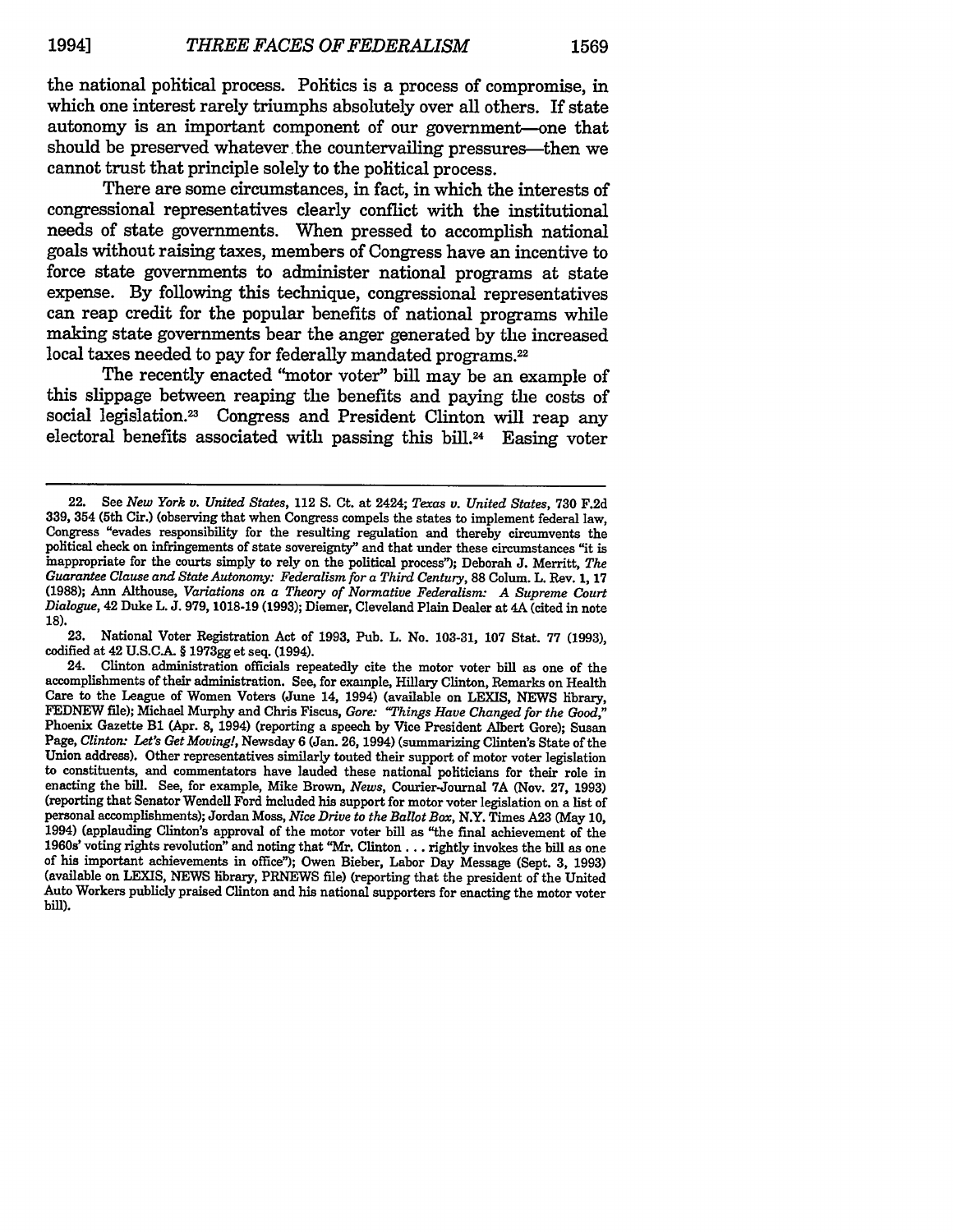registration by allowing adults to register to vote when they obtain their automobile licenses is an attractive idea. Congress, however, directed the states to accomplish this end without allocating any money to support the new initiative.<sup>25</sup> In assessing the value of this legislation, therefore, Congress was able to measure the benefits without paying much attention to the costs; someone else was going to pay those costs.

Estimates of the costs imposed by motor voter legislation vary widely.26 Even the highest estimated costs may be justified if the program achieves widespread voter registration. The point is not that motor voter registration is a bad idea-it may prove to be an excellent idea. The point is that the legislative body adopting this legislation had no incentive to probe the costs of ihe bill because someone else was going to pay the tab. That is not responsible lawmaking.

For these and other reasons, the federal process theory fails to protect adequately the health of state governments within the federal system.<sup>27</sup> In 1992, the Supreme Court appeared to recognize these flaws, to abandon the federal process theory, and to embrace its third model of federalism.

#### *C. The Autonomy Model*

This third, most recent, model of federalism is the state autonomy model that debuted in *New York v. United States.*<sup>28</sup> Once again, the model rests on the work of several commentators, including my own work on the Guarantee Clause.<sup>29</sup> According to autonomy theo-

27. For a more extensive critique of *Garcia's* process theory, see Merritt, **88** Colum. L. Rev. at 15-22 (cited in note 22).

28. 112 **S.** Ct. 2408 (1992).

**<sup>25.</sup>** See Senate Committee on Rules and Administration, *National Voter Registration Act of 1993,* S. Rep. No. 103-6, 103d Cong., 1st Sess. **50** (1993) (minority views).

<sup>26.</sup> The Congressional Budget Office estimated that motor voter would cost the states approximately \$20 million a year during the statute's first five years. Id. at 41 (CBO cost estimate). Computerization would entail additional costs, although the states would also reap some savings under the bill. Id. Several states submitted considerably higher cost estimates to Congress, and states beginning to implement the bill have complained of higher costs. See id. at **51** (minority statement); Ben Smith, *Legislature '94: House and Senate Pick Up the Pace,* Atlanta Constitution **E13** (Feb. 20, 1994) (reporting that the implementation of motor voter in Georgia will cost **\$6** million).

<sup>29.</sup> See generally Akhil R. Amar, *Of Sovereignty and Federalism,* **96** Yale L. J. 1425 (1987); Merritt, **88** Colum. L. Rev. **1** (cited in note 22). Since *New York v. United States,* at least two other scholars have registered support for the autonomy model, although with some caveats. See Powell, 79 Va. L. Rev. at **689** (cited in note 2) (describing the autonomy model articulated in *New York v. United States* as "promising," although lacking a "fully persuasive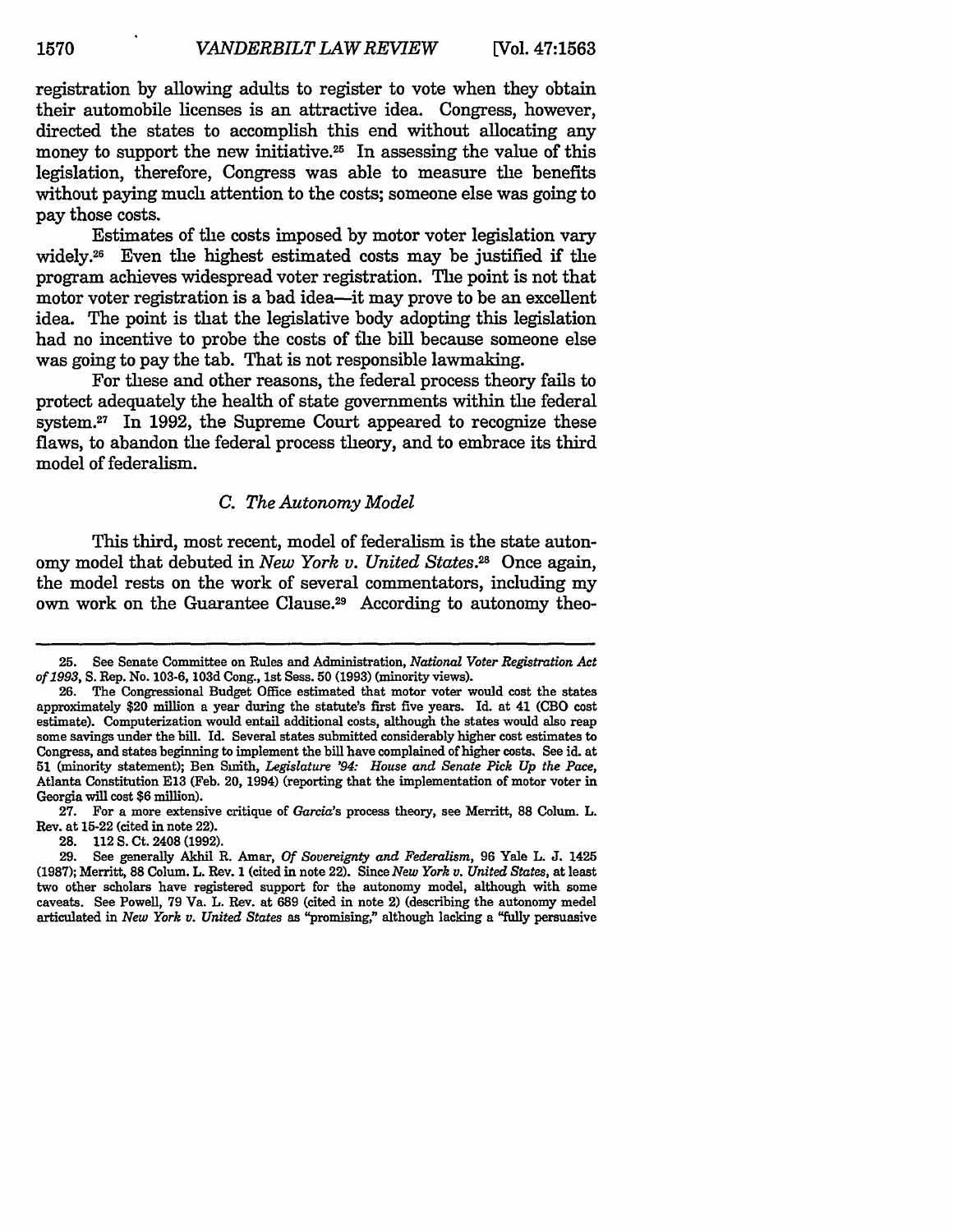rists, courts should intervene in the political process to protect the independence of state governments, but only when the federal government has tampered with the independent relationship between a state government and its voters. That sort of interference occurs when the federal government dictates the structure of state governments, commandeers the energy of state administrators, or forces state enactment of particular laws-all without offering state governments the option of nonparticipation.<sup>30</sup>

When the federal government acts in this manner, it does more than simply exercise its power under the Supremacy Clause to regulate a particular field of private conduct and preempt contrary state laws. Instead, these actions destroy the essential autonomy of state governments by forcing those governments to respond to the commands of Congress rather than to the dictates of their voters.

It is important to recognize that the autonomy model of federalism does not guarantee state governments the power to regulate private behavior in any particular area. Autonomy theorists recognize the power of Congress to preempt virtually any field under the Commerce Clause and other constitutional provisions.<sup>31</sup> State governments, under this theory, are sovereigns who rule over a domain that is not only limited, but forever shifting. If Congress chooses to preempt a regulatory field, the states have no choice but to acquiesce. Congress can always narrow the orbit of state power, but it must leave the states free to govern autonomously in whatever areas are left to them.

Autonomy theorists also recognize that state governments cooperate in a wide variety of federal programs and are heavily dependent upon tax dollars.32 As long as states retain the right to say "no" to the federal government, they remain responsible to their voters and preserve their ability to negotiate with the federal government over the terms of federal-state programs. The key distinction for autonomy theorists is between state governments that answer

justification"). See generally Saikrishna Banalove Prakash, *Field Office Federalism,* **79** Va. L. Rev. **1957 (1993)** (endorsing the conclusion in *New York* that the national government may not commandeer state legislatures, but arguing that Congress should be able to direct state executive officers to administer federal law).

**<sup>30.</sup>** For further discussion of these mechanisms, see Merritt, **88** Colum. L. Rev. at 40-50, **60-70.**

**<sup>31.</sup>** See, for example, *New York u. United States,* 112 **S.** Ct. at 2418-19; Merritt, 88 Colum. L. Rev. at **58-59.**

**<sup>32.</sup>** *New York,* 112 **S.** Ct. at 2419, 2423-24; Merritt, 88 Colum. L. Rev. at 46-50.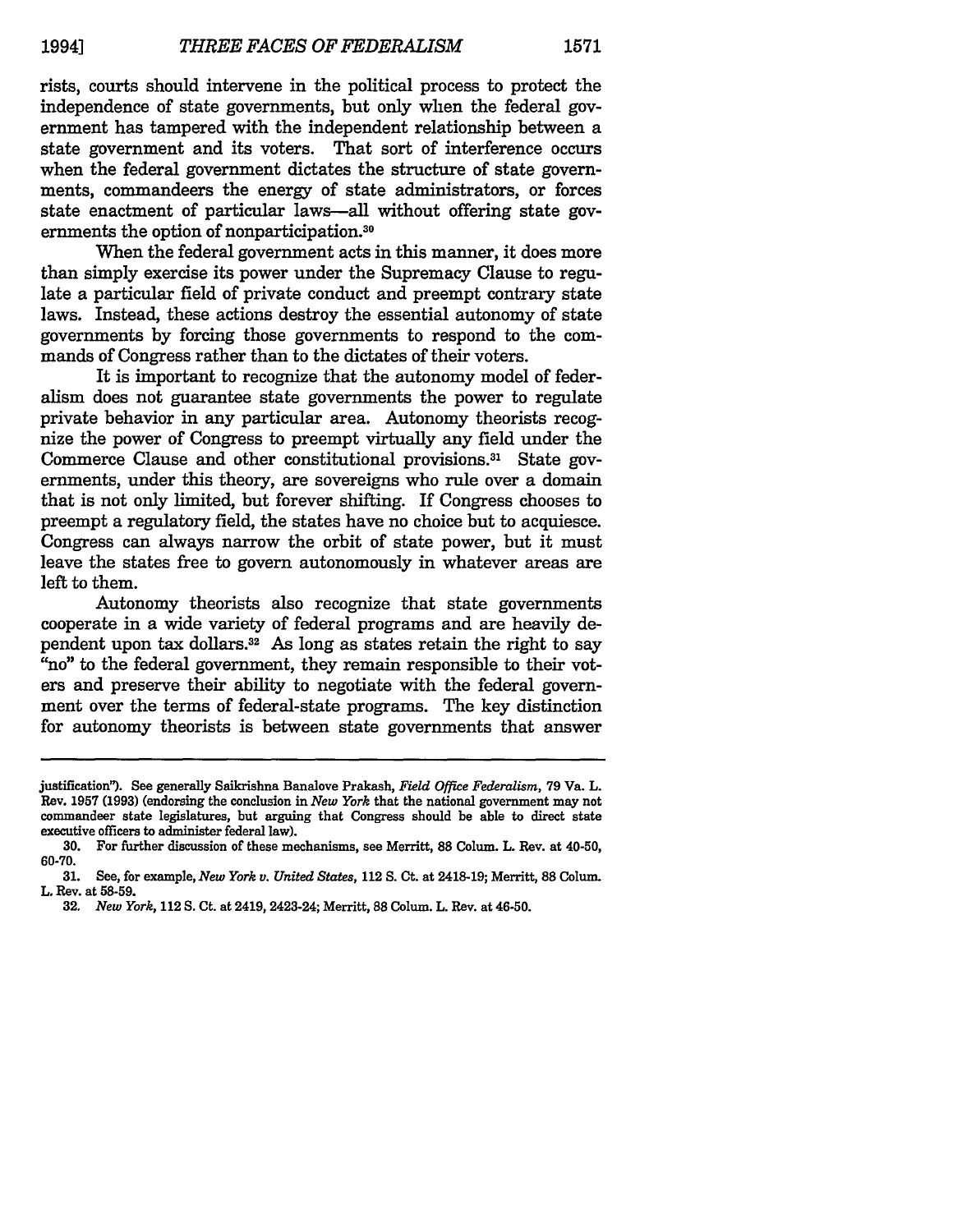ultimately to their voters, although they may choose to participate in federal initiatives, and state governments that have become field offices of the national government, directly compelled to administer federal programs.<sup>33</sup>

In *New York v. United States,* the Supreme Court endorsed the autonomy model of federalism, while dealing fatal blows to both the territorial and federal process models.<sup>34</sup> The Court struck down one provision of the Low-Level Radioactive Waste Policy Amendments Act of **1985,35** not because Congress had invaded a substantive field reserved to the states, but because Congress had attempted to "commandee[r] the legislative processes of the States **by** directly compelling them to enact and enforce a federal regulatory program."36

34. In implicitly rejecting the territorial model, the Court noted that "[als the Federal Government's willingness to exercise power within the confines of the Constitution has grown, the authority of the States has correspondingly diminished," *New York,* 112 **S.** Ct. at 2419, **so** that Congress today may govern private conduct even in "areas of intimate concern to the States." Id. at 2421.

Likewise, the Court refused to follow *Garcia's* process model. Id. Indeed, the result in *New York* constitutes a surprisingly strong departure from Garcia. State governments and officials actually participated in-and supported-enactment of the federal law challenged in *New York.* In fact, the law emerged from an extensive dialogue among federal regulators and state officials. Id. at 2431; id. at 2435-38 (White, J., concurring in part and dissenting in part). If the federal process theory ever could block a state challenge to a congressional enactment, *New York* seemed to be just that case.

The Court, however, brushed aside these arguments, noting that "[tihe Constitution does not protect the sovereignty of States for the benefit [simply] of the States or state governments as abstract political entities." Id. at 2431. Instead, "the Constitution divides authority between federal and state governments for the protection of individuals." Id. Federalism is essential to diffuse political power and te check "the accumulation of excessive power" at the national level. Id. (quoting *Gregory v. Ashcroft,* **501** U.S. 452, 458 (1991)). Thus, state officials could not ratify an unconstitutional intrusion into state sovereignty, even if they did so knowingly and purposely.

The Court's rejection of the federal process theory in *New York,* of course, does not foreclose reliance on the theory in certain types of cases. The Court might find that, for some types of cases, the federal process theory provides a convenient presumption of constitutionality. See id. at 2420 (suggesting that different rules might govern cases in which "Congress has subjected a State to the same legislation applicable to private parties"). *New York* makes clear, however, that such a presumption must always be open te question-a fundamental departure from *Garcia,* in which the Court indicated that it would rely upon process except in the rare case in which a litigant could show "possible failings in the national political process." *Garcia,* 469 U.S. at 554.

**35.** Pub. L. 99-240, 99 Stat. 1842 (1986), codified at 42 U.S.C. § 2021b et seq. (Supp. 1994). 36. *New York,* 112 **S.** Ct. at 2420 (quoting *Hodel v. Virginia Surface Mining & Reclamation Ass'n,* 452 U.S. 264, **288** (1981)).

<sup>33.</sup> The Supreme Court has repeatedly used phrases like "field office" to condemn forbidden types of federal regulation. See, for example, *New York,* 112 **S.** Ct. at 2434 (declaring that states are not "mere political subdivisions," "regional offices," or "administrative agencies of the Federal Government"). See generally Prakash, 79 Va. L. Rev. 1957 (cited in note **29)** (discussing "field office federalism").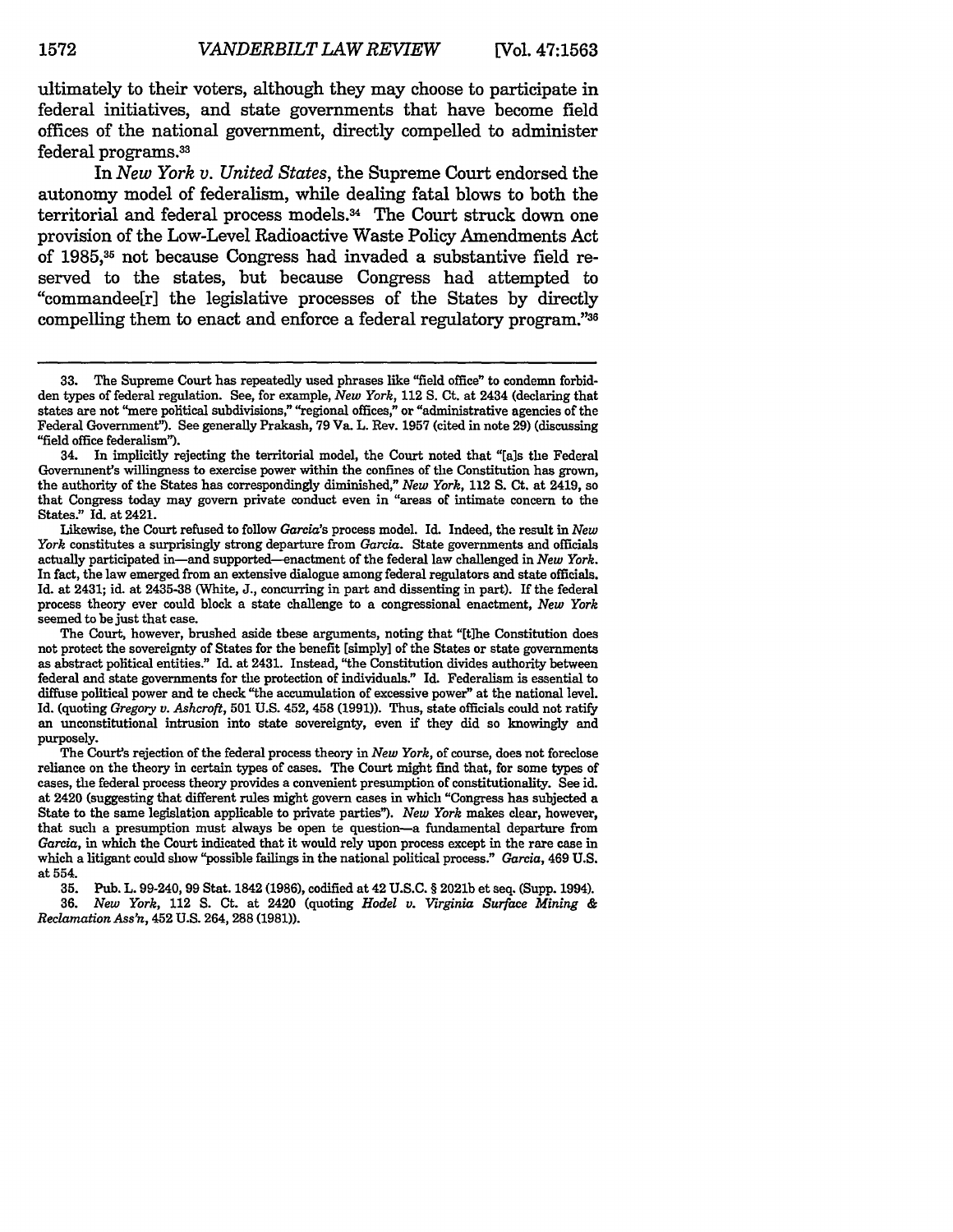Even when the Constitution empowers Congress "to pass laws requiring or prohibiting certain acts" by private citizens, the Court held, Congress 'lacks the power directly to compel the States to require or prohibit those acts."<sup>37</sup> Throughout the *New York* opinion, the Court declared its concern with protecting the autonomous processes of state government and the political accountability of both state and federal governments.<sup>38</sup> These concerns are central to the autonomy model.<sup>39</sup>

#### III. ASSESSING THE AUTONOMY MODEL

What are we to make of the Court's latest attempt to reconcile national power and state sovereignty? Does the autonomy model of federalism serve important values? Is the model consistent with contemporary needs for a strong central government? And, even if the autonomy model is politically sound, does it derive any support from the constitutional text? I will briefly address these questions below.

#### *A Value of the Autonomy Model*

To assess the value of the autonomy model, it is necessary to ask first whether state governments confer any benefits on our society. Should we attempt to protect the vitality of these governments, or should we allow Congress to whittle them away?

I see at least four values in the continued existence of autonomous state governments. First, independent state governments check the power of the federal government. As long as they remain autonomous, states can muster considerable lobbying and litigation

More definite intimations of the autonomy model appeared in *FERC v. Mississippi,* 456 U.S. 742, 775-97 (1982) (O'Connor, J., concurring in part and dissenting in part), and *Gregory v. Ashcroft,* **501** U.S. 452 (1991).

<sup>37.</sup> Id. at 2423.

**<sup>38.</sup>** See id. at 2420-21, 2424.

<sup>39.</sup> *New York,* of course, was not the first intimation of an autonomy model in the Supreme Court's jurisprudence. In fact, the Court's opinion in *National League of Cities v. Usery* contained numerous phrases redolent of the autonomy model. In particular, the Court's references to the "attributes of sovereignty attaching to every state government," 426 U.S. 833, 845 **(1976),** and its condemnation of national attempts to regulate the "States as States" evoked an autonomy concept. Id. at 842, 845. These reverberations, however, were overshadowed by the Court's territorial reference to "traditional governmental finctions," a phrase that dominated judicial decision making under *National League of Cities.* Id. at 852.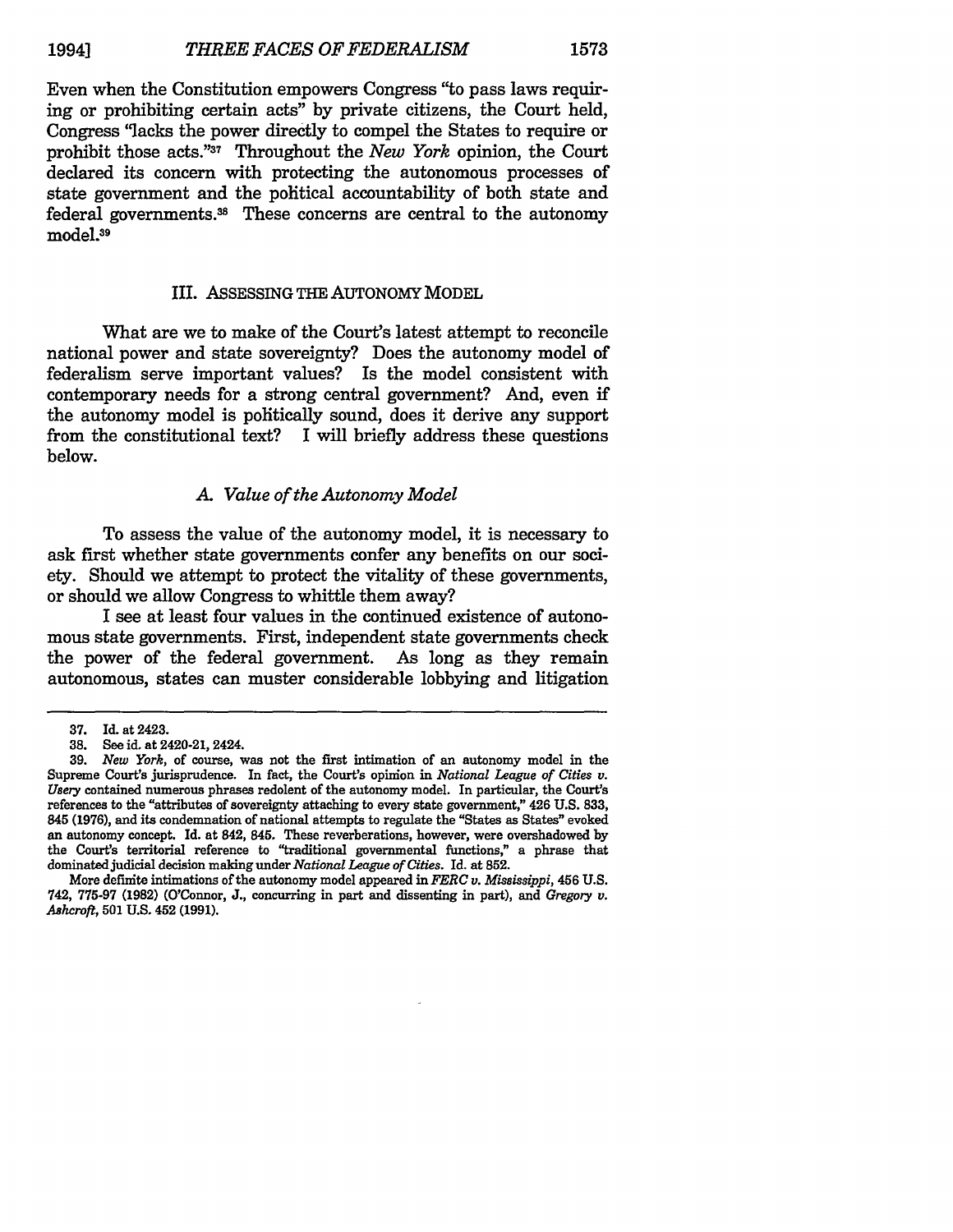forces to challenge national regulation."° With the power to reject participation in national programs, state governments can also negotiate with national representatives to affect the content of those programs. And state governments serve as political breeding grounds, where parties and factions excluded from national power rebuild their strength and new political forces gain footholds.<sup>41</sup> Without these checks, our powerful national government could become overbearing.42

Second, state governments help diversify participants in the political process. These governments seem more adept than the national government at drawing in new political faces. Almost every political minority in the United States-from Irish Americans at the beginning of this century to women today-has gained experience in state or local politics before climbing into national prominence.<sup>43</sup>

Third, despite the homogenizing force of McDonald's and other chain enterprises from coast to coast, state governments continue to provide choices in living conditions. Some states are friendly to the environment, while others are more friendly to business. The amount of money expended on education, welfare, and health care varies widely from state to state.<sup>44</sup> For a nation composed of diverse racial, cultural, and religious groups, this opportunity to express multiple social values is essential.<sup>45</sup>

44. New Jersey, for example, spends \$10,219 annually per pupil for elementary and secondary education, while Utah spends only \$3,092. Bureau of the Census, U.S. Dep't of Commerce, *Statistical Abstract of the United States: 1993* at 164 (113th ed. 1993).

45. See also Tushnet, *Red, White, and Blue* at 9 & n.24 (cited in note 18); Howard, 19 Ga. L. Rev. at **795** (cited in note 20); Kaden, 79 Colum. L. Rev. at 854 (cited in note 20); Richard B. Stewart, *Federalism and Rights,* **19** Ga. L. Rev. **917, 918** (1985).

<sup>40.</sup> See Merritt, **88** Colum. L. Rev. at **5-6** (cited in note 22).

<sup>41.</sup> See id. at 7.<br>42. For further

<sup>42.</sup> For further discussion of the ways in which state and local governments check the national government, see Amar, 96 Yale L. J. at 1500-03 (cited in note 29); Merritt, 88 Colum. L. Rev. at 4-7; Martha Minow, *Putting Up and Putting Down: Tolerance Reconsidered,* in Mark V. Tushnet, ed., *Comparative Constitutional Federalism: Europe and America* 77, **103** (Greenwood, 1990); Andrzej Rapaczynski, *From Sovereignty to Process: The Jurisprudence of Federalism After* Garcia, 1985 Sup. Ct. Rev. 341, 380-95.

<sup>43.</sup> See Merritt, **88** Colum. L. Rev. at 7-8; Laura Mecoy, *State Offers Highest Hopes for Year of the Woman, Part II,* Sacramento Bee **Al** (July 9, 1993) (noting that women comprise only 6% of the United States Senate and 11% of the House of Representatives, but 20% of all state legislators); Daniel B. Wood, *National Women's Caucus Gathers to Find Strength for Election Challenges,* Christian Science Monitor 1 (July 12, 1993) (reporting that the president of the National Women's Political Caucus traced the growth of women in politics from success in local elections during the mid-seventies through wins in state legislatures during the mid-eighties to bids for governorships and federal offices during the nineties). For a related point, see Powell, 79 Va. L. Rev. at 685-87 (cited in note 2) (suggesting that state governments preserve opportunities for participatory democracy, which are necessary both to preserve democratic government and to reduce feelings of alienation in a large nation-state).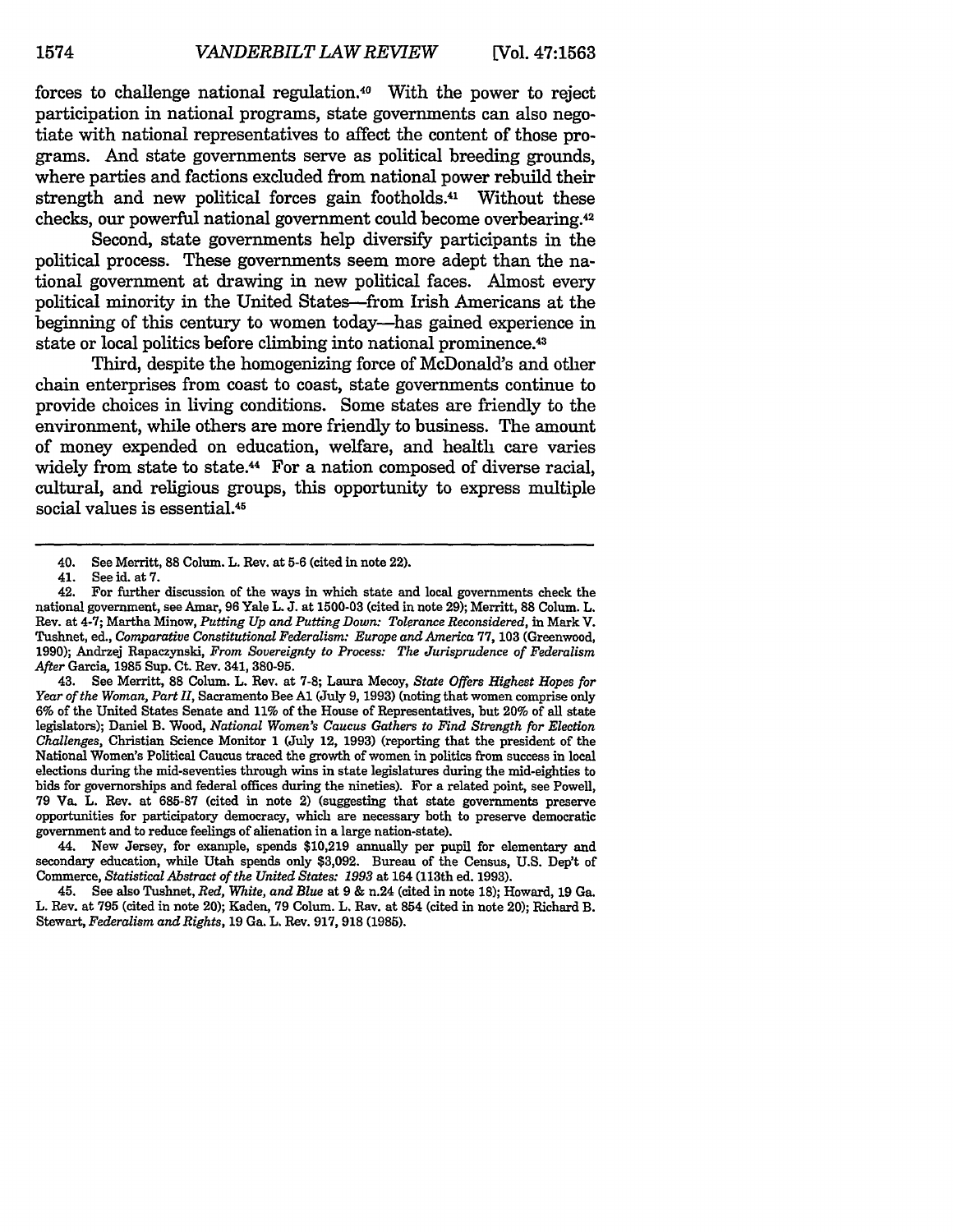Finally, states offer the laboratories for social experimentation immortalized by Justice Brandeis's quotable words.<sup>46</sup> Those words proved so quotable that they have become a cliché; yet they retain substantial truth. Unemployment compensation, anti-discrimination laws, no-fault compensation schemes, and other social programs emerged from state experiments. 47 Echoes of Brandeis' statement can be heard today as state initiatives in health care policy and welfare reform influence national debates over those issues.<sup>48</sup>

The autonomy model of federalism is useful because it recognizes just these values in state governments. State governments forced to implement federal commands are unlikely to check the power of their commanding officer. Nor are such governments likely to give political newcomers the training they need to succeed in national politics. Middle managers who lack autonomy to govern their own domains never have been known for promoting diverse living conditions or social experiments. In management theory, autonomy means innovation and diversity, while central control is synonymous with sameness and rigidity.<sup>49</sup> To promote the four values of federalism, states must retain some measure of autonomy.

46. *New State Ice Co. v. Liebmann,* **285 U.S. 262, 311 (1932)** (Brandeis, **J.,** dissenting) (suggesting that each of the states "serve[s] as a laboratory" that may "try novel social and economic experiments without risk to the rest of the country").

47. See Merritt, **88** Colum. L. Rev. at **9** (cited in note 22). See also *FERC v. Mississippi,* 456 U.S. 742, **788-89 (1982)** (O'Connor, J., concurring in part and dissenting in part); Charles Fried, *Federalism-Why Should We Care?,* **6** Harv. J. L. & Pub. Pol. 1, **2-3 (1982);** Henry J. Friendly, *Federalism: A Foreword,* **86** Yale L. J. **1019,** 1034 **(1977);** Kaden, **79** Colum. L. Rev. at **854-55** (cited in note 20).

48. See, for example, Janice Somers, *States Pave Way on Managed Competition, Am.* Med. News 1 (Mar. **15, 1993)** (describing state innovations that are leading the way in health care reform); James P. Gannon, *Washington: Get Out of Way While States Reform Welfare,* Gannett News Service (Feb. **3,** 1994) (available in LEXIS, **NEWS** library, **GNS** file) (noting state contributions to welfare reform and stressing the importance of those contributions).

49. See, for example, Thomas **J.** Peters and Robert H. Waterman, Jr., *In Search of Excellence* 200-34 (Warner, **1982).**

Some commentators have argued that state autonomy is not necessary to produce this diversity, because a strong central government could achieve the same result by delegating power to branch offices or consciously cultivating diverse provinces. See, for example, Arthur W. MacMahon, *The Problems of Federalism: A Survey,* in Arthur W. MacMahon, ed., *Federalism; Mature and Emergent* **3,** 11 (Russell & Russell, **1962).** The incentives for uniformity in any centralized organization, however, are powerful and may overwhelm any desire for diversity. The attempt to create diversity from above, moreover, may foster superficial but sterile differences-a Disney World of provinces in which the facades differ but the underlying values are identical.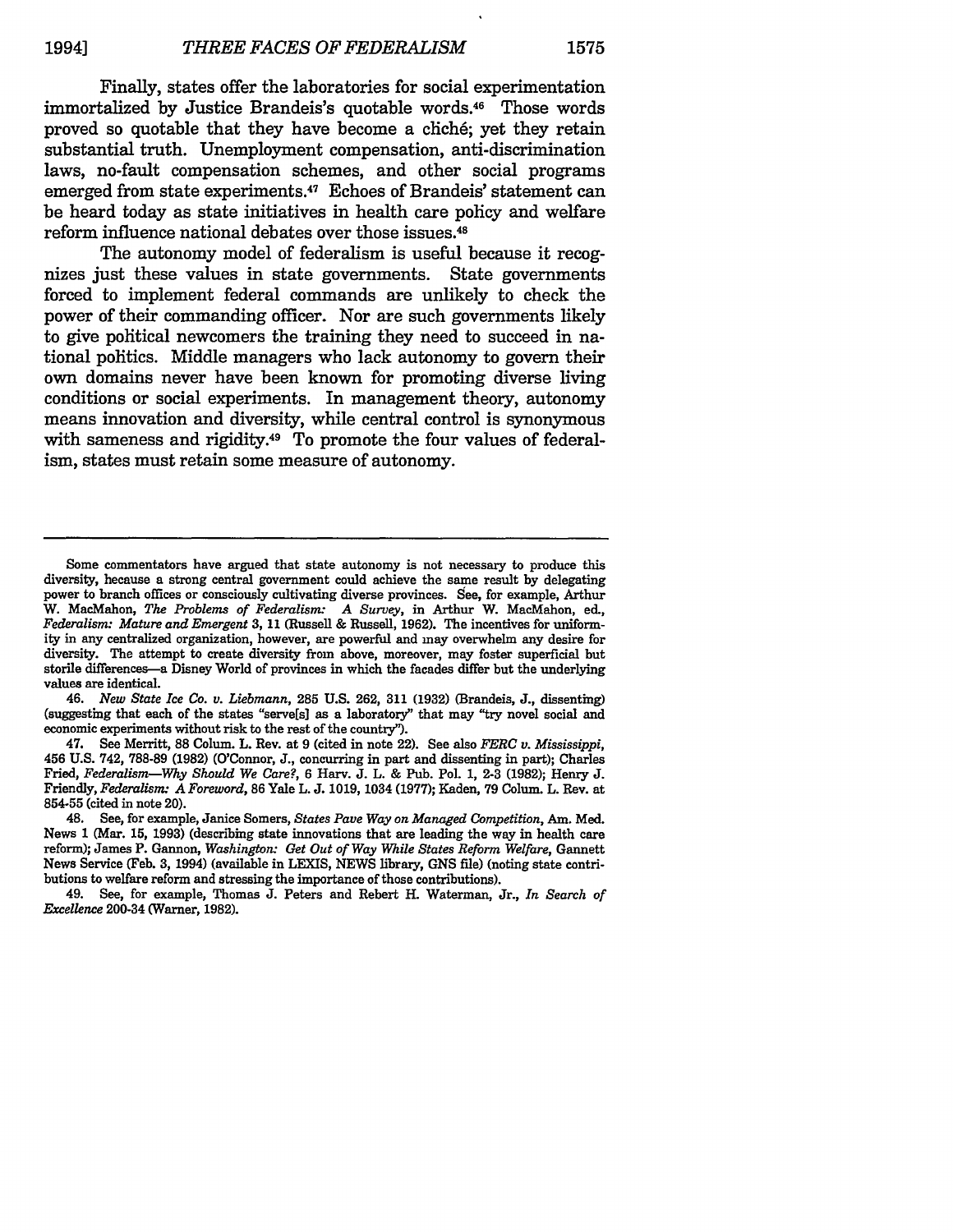## *B. The Price of Freedom*

The autonomy model promotes important values, but does it also exact unacceptable costs? In particular, will the autonomy model prevent the federal government from acting decisively in areas demanding national attention? For at least four reasons, the autonomy model does not impose undue costs on the national government; instead, the model leaves the central government ample power to **regu**late private behavior.

First, as mentioned above, the autonomy model does not prevent Congress from preempting virtually any area of state law.50 The model attempts to preserve the control of state voters over their governments, rather than the control of state governments over particular substantive areas. Congress, therefore, is free to address any problems of national scope **by** preempting state law. In particular, and in contrast to *National League of Cities,* the autonomy model allows Congress to regulate the hours and wages of most state and local employees.<sup>51</sup> Application of the Fair Labor Standards Act, therefore, is unlikely to raise problems under the autonomy model of federalism.52

Regulation of wages and hours for police officers might also be reserved to the states under the autonomy model. See Merritt, **88** Colum. L. Rev. at **57** (cited in note 22). Congress, however, has subjected police officers to the Fair Labor Standards Act and the courts have upheld that application since *New York.* See note **52.**

**52.** Lower courts hearing challenges to the Fair Labor Standards Act after *New York* have uniformly rejected those challenges. See *Biggs v. Wilson,* **1 F.3d 1537** (9th Cir. **1993);** *May v. Arkansas Forestry Cornm'n,* **993 F.2d 632** (8th Cir. **1993);** *Yourman v. Dinkins,* **826 F.** Supp. **736 (S.D.N.Y. 1993);** *Parr v. California,* **811** F. Supp. **507 (E.D.** Cal. **1992);** *Ahern v. New York,* **807** F. Supp. **919 (N.D.N.Y. 1992).** See also *Southeastern Pennsylvania Transp. Auth. v. Pennsylvania Pub. Util. Corm'n,* **826** F. Supp. **1506, 1519 (E.D.** Pa. **1993)** (holding that a federal statute exempting a state-owned railroad from state taxation was consistent with *New York's* principles of federalism because "Congress [was] in no sense commandeering state regulatory processes").

As described in note **51,** the autonomy model might prohibit federal regulation of the wages and hours of state police officers. At least two lower courts have upheld application of the Fair Labor Standards Act to police officers since *New York v. United States,* but without considering the impact of *New York* or the potontially special status of police officers under that decision.

**<sup>50.</sup>** See note **31** and accompanying text.

**<sup>51.</sup>** The autonomy model would protect state power to set wages and hours only for employees directly related to the state's conduct of republican government. Congress, for example, should not be able to dictate the wages and hours of state governors, legislators, or judges. Compare Gregory v. Ashcroft, 501 U.S. at 460 (holding that the federal Age Compare *Gregory v. Ashcroft*, **501** U.S. at 460 (holding that the federal Age Discrimination in Employment Act does not apply to state court judges, and stating "[t]hrough the structure of its government, and the character of those who exercise government authority, a State defines itself as a sovereign"). Congress itself appears to have recognized this principle, because it has never attempted to control the wages or hours of these officials.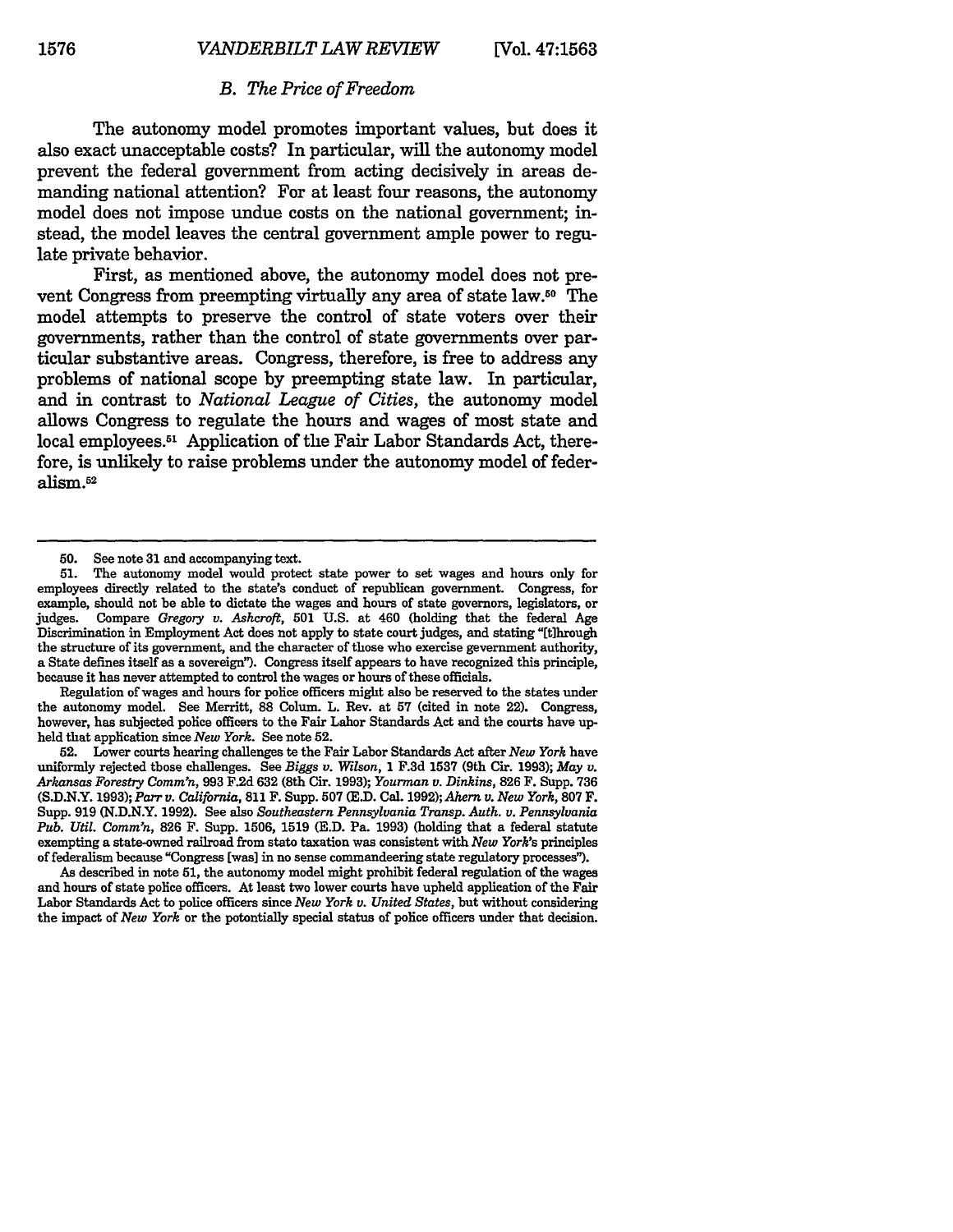Second, the autonomy model allows Congress to continue using<br>ol of conditional preemption. Under this type of statute. the tool of conditional preemption. Congress allows the states to choose whether to participate in a regulatory scheme. If the states choose nonparticipation, Congress promises to assume the regulatory burden. This type of choice preserves state autonomy; the states remain independent decision makers responsible to their voters.<sup>53</sup>

Third, the autonomy model places no special constraints upon Congress' Spending Clause power. As long as Congress abides by the rules established in the Court's Spending Clause cases.<sup>54</sup> the autonomy model allows Congress to tempt the states into following federal directives. The size of the federal purse is daunting, but the states retain the power to reject federal largesse. Once again, that power to say "no" distinguishes an autonomous government, or independent decision maker, from a captive field office in the federal bureaucracy.<sup>55</sup>

Finally, the autonomy model recognizes that Congress has special powers to enforce provisions of the federal Constitution designed to achieve fair and democratic forms of government. Congress can, for example, enforce the Fifteenth and Nineteenth amendments (which bar discrimination in setting the franchise) even though the power to define the electorate is a power normally associated with independent governments.<sup>56</sup> In fact, the motor voter legislation discussed above might survive scrutiny under this rationale, although it

**55.** See *New York,* 112 **S.** Ct. at 2423; Merritt, **88** Colum. L. Rev. at 46-50 (cited in note 22). But see generally Thomas R. McCoy and Barry Friedman, *Conditional Spending: Federalism's Trojan Horse,* 1989 Sup. Ct. Rev. **85** (criticizing the effect of the Supreme Court's Spending Clause doctrine on state sovereignty).

**56.** See Merritt, **88** Colum. L. Rev. at 38-40. See also *Gregory v. Ashcroft,* **501** U.S. at 468 (noting that "the principles of federalism that constrain Congress' exercise of its Commerce Clause powers are attenuated when Congress acts pursuant to its powers to enforce the Civil War Amendments"); *EEOC v. Wyoming,* 460 U.S. 226, 243 & n.18 (1983); *City of Rome v. United States,* 446 U.S. **156,** 179 (1980).

The Fifteenth Amendment bars racial discrimination in setting the franchise, while the Nineteenth Amendment extends the vote to women.

*See Ahern v. New York,* **807** F. Supp. 919 (N.D.N.Y. 1992); *Marie v. New Orleans,* 612 S.2d 244 (La. Ct. App. 1992).

**<sup>53.</sup>** Compare *New York,* 112 **S.** Ct. at 2424; Merritt, **88** Colum. L. Rev. at **59** (cited in note 22).

<sup>54.</sup> The Court has held that Congress exceeds its Spending Clause authority only when: **(1)** it fails to state conditions clearly; (2) the conditions are not related "to the federal interest in particular national projects or programs," *South Dakota v. Dole,* 483 U.S. 203, 208 (1987) (quoting *Massachusetts v. United States,* 435 U.S. 444, 461 (1978)); or (3) the inducement is "so coercive as to pass the point at which 'pressure turns into compulsion." Id. at 211 (quoting *Steward Mach. Co. v. Davis,* **301** U.S. 548, **590** (1937)).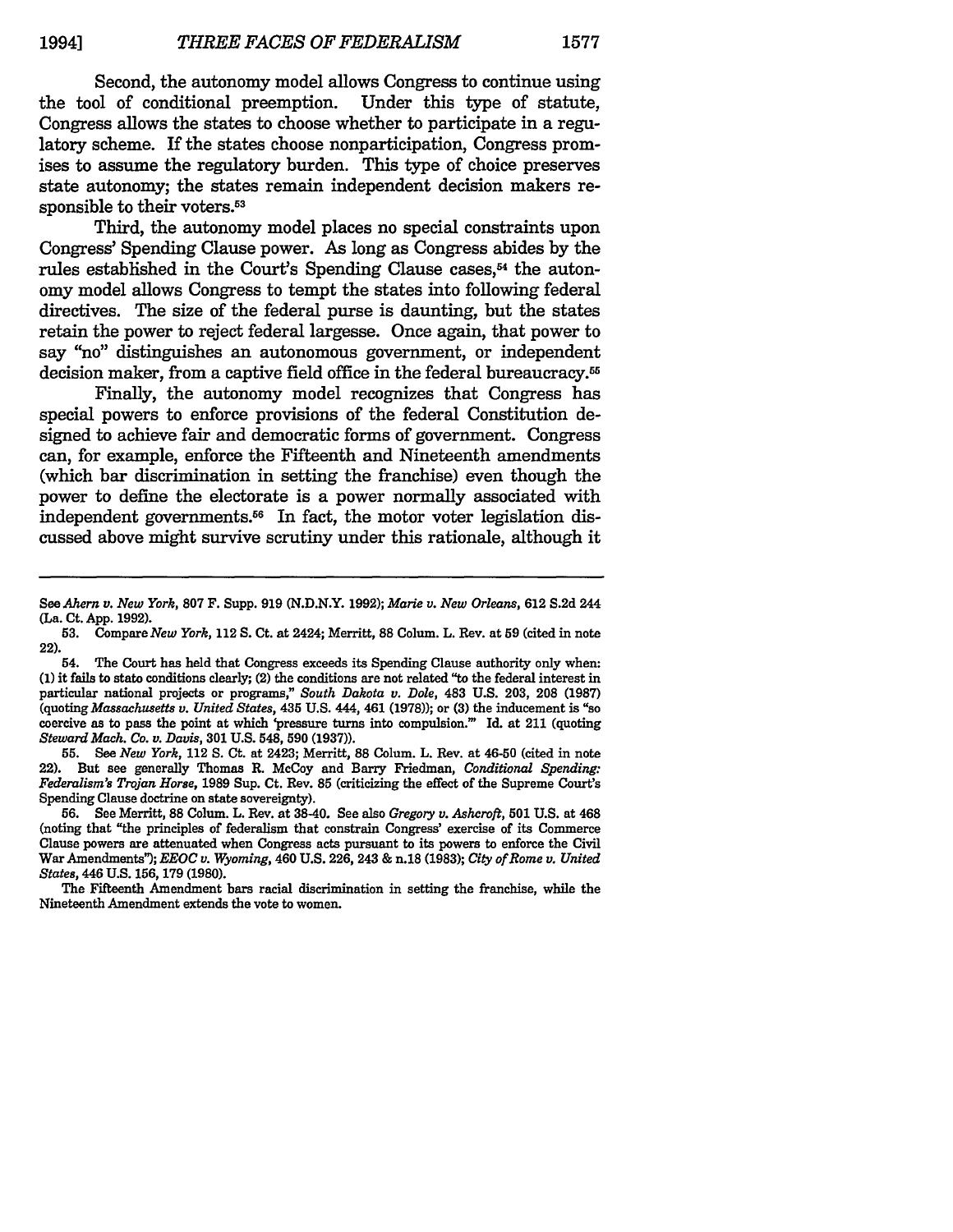would be a much closer case than some other congressional attempts to enforce these amendments.57

The autonomy model poses only one threat to congressional regulatory power: Under this model, Congress cannot directly command state governments to implement federal programs or to adopt particular laws. Some commentators have argued that it is inefficient and costly to force Congress to build new national agencies designed to implement important programs.<sup>58</sup> These commentators would prefer to give Congress the power to commandeer state agencies to enforce those programs. Congress itself occasionally has succumbed to that temptation.

In **1990,** for example, Congress directed several states to adopt regulations preventing the export of unprocessed timber from public lands.59 Congress may have had several motives in directing the states to perform this regulation: It may have wanted to save the time of federal regulators, it may have wanted to shift responsibility for potentially unpopular provisions to the states, or it may even have wanted to give the states a role in regulating conduct they historically had controlled. The effect, however, was to force the states (with no opportunity to refuse) to regulate the conduct of third parties, including timber purchases between wholly private companies.<sup>60</sup>

*New York v. United States* forbids such direct commands to the states, and the autonomy model supports that result. As long as the

**58.** See, for example, James **E.** Pfander, *A Comparative Assessment of Environmental Regulation Through the Agency of Member States in Europe and the United States,* in Thomas Ulen, John Braden and Henk Folmer, eds., *Environmental Federalism: The European Union and the United States* (Elgar, 1994); Prakash, 79 Va. L. Rev. at 2005-06 (cited in note 29).

**<sup>57.</sup>** The Senate Report on motor voter registration explicitly invoked Congress' power to enforce the Fourteenth Amendment as support for the legislation. Senate Comm. on Rules and Administration, *National Voter Registration Act of 1993,* **S.** Rep. No. **103-6, 103d** Cong., 1st Sess. **3 (1993).** Similarly, the House Report described motor voter registration as a response to restrictive **and** discriminatory registration techniques. H.R. Rep. No. **103-9, 103d** Cong., **1st** Sess. **2-5 (1993).** These reports, however, do not provide a particularly strong factual basis for linking motor voter registration to the conquest of discriminatory voting practices.

<sup>59.</sup> Forest Resources Conservation and Shortage Relief Act of 1990, **16** U.S.C. § 620c(d)(3) (Supp. 1994).

<sup>60.</sup> In order to achieve the Act's purpose of"effect[ing] a net increase in domestic processing of timber harvested from public lands," 16 U.S.C. § 620c(d)(3)(A), states had to do more than simply prohibit the direct export of timber harvested from public lands; they also had to regulate the substitution of timber harvested from private lands for timber grown on public lands. See id. at § 620b(a)-(b) (prohibiting direct or indirect substitution of timber harvested from private lands for timber harvested from federal land); id. at § 620c(d)(3)(B) (applying direct and indirect substitution rules to timber harvested from state-owned lands). Regulating indirect substitution of timber requires regulation of transactions between two or more private parties. **Id.** at § 620b(b).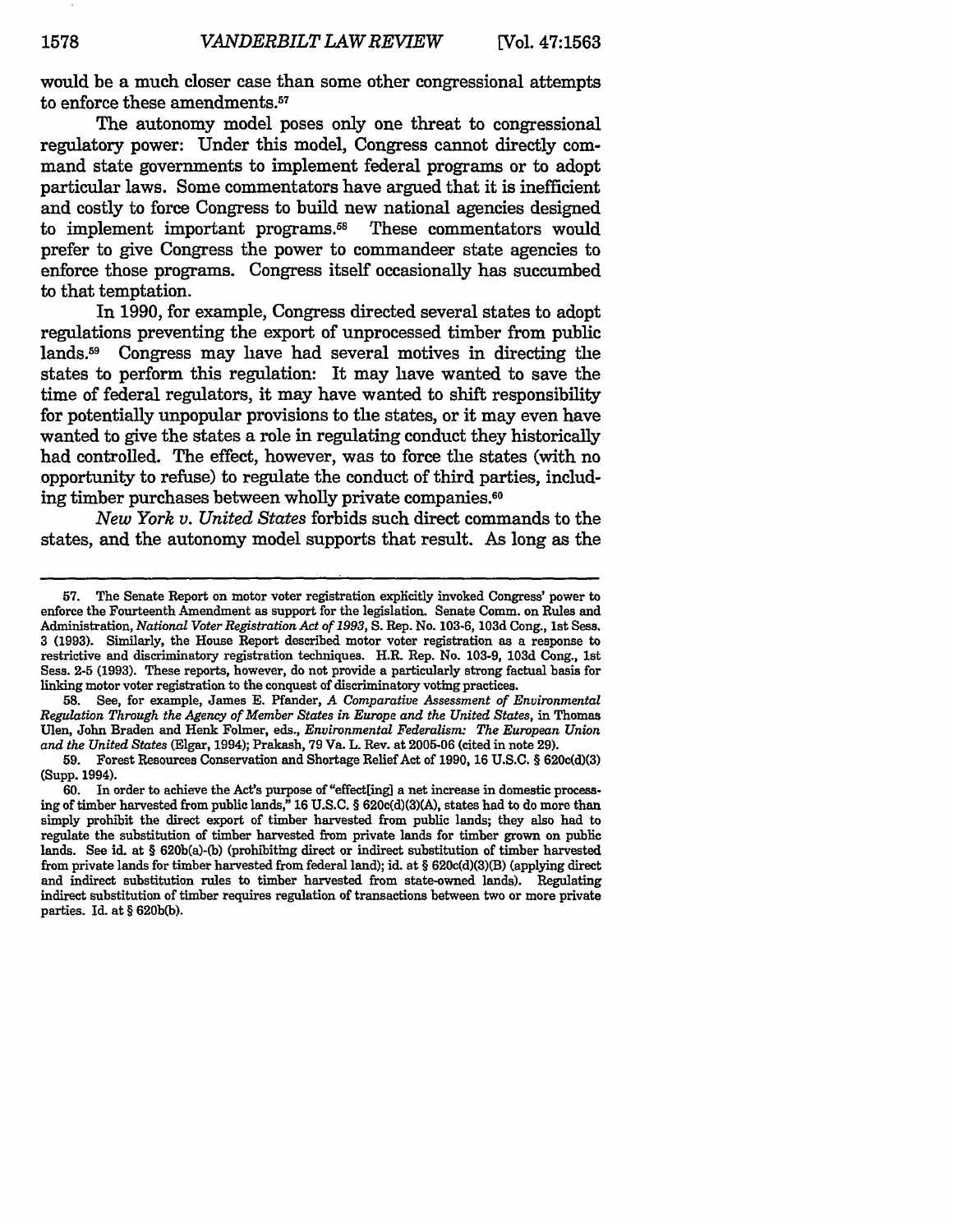autonomy model prevails, the national government will not be able simply to command state governments to administer national programs. In *Board of Natural Resources v. Brown,6 <sup>1</sup>*the Ninth Circuit properly struck this provision of the Forest Resources Conservation Act under the autonomy model.<sup>62</sup>

Similarly, two district courts recently struck a provision of the Brady Handgun Violence Prevention Act that requires local law enforcement officers to "make a reasonable effort to ascertain within 5 business days" whether the potential purchaser of a handgun is legally entitled to possess such a gun.63 Once again, this provision violates the autonomy principle articulated in *New York v. United States.* Despite its laudable goals, the Brady Act "commandeers" local law

<sup>61. 992</sup> F.2d 937 (9th Cir. 1993).

**<sup>62.</sup>** Id. at 946-47. Several lower courts reached a similar conclusion in cases challenging environmental regulations promulgated during the 1970s. The regulations struck in those cases required states to establish automobile inspection programs and to administer other portions of a federal environmental program. See *Maryland u. EPA,* **530 F.2d 215** (4th Cir. **1975),** vacated and remanded for consideration of mootness sub nom. *EPA v. Brown,* 431 **U.S. 99 (1977)** (per curiam); *District of Columbia v. Train,* **521 F.2d 971 (D.C.** Cir. **1975),** vacated and remanded for consideration of mootness sub nom. *EPA v. Brown,* 431 **U.S. 99 (1977)** (per curiam); *Brown v. EPA,* **521 F.2d 827** (9th Cir. **1975),** vacated and remanded for consideration of mootness, *EPA v. Brown,* 431 **U.S. 99 (1977)** (per curian). The Supreme Court granted certiorari in all three cases, but remanded for consideration of mootness when the Environmental Protection Agency rescinded some of the regulations and conceded that the rest were "invalid unless modified in certain respects." *EPA v. Brown,* 431 **U.S.** at **103 &** n.3. Long before *New York v. United States,* therefore, some lower courts sensed that "commandeer[ing] the regulatory powers of the states, along with their personnel and resources," would violate the Constitution. *Train,* 521 **F.2d** at **992.**

More recently, three lower courts have reached varying conclusions about whether the Indian Gaming Regulatory Act impermissibly forces states to negotiate gaming compacts with Indian tribes. Compare *Ponca Tribe v. Oklahoma,* 834 F. Supp. 1341 (W.D. Okla. **1992)** (holding that the Act violates the Tenth Amendment **by** compelling states to negotiate compacts) and *Pueblo of Sandia v. New Mexico,* No. **CIV 92-0613 JC, 1992** WL **540817 (D.N.M.** Nov. **13, 1992)** with *Cheyenne River Sioux Tribe v. South Dakota,* **3 F.3d 273** (8th Cir. **1993)** (holding that the Act does not violate the Tenth Amendment because states may choose to avoid negotiation; in that event, a mediator imposes the tribe's proposed compact if it accords with federal law). See also Jerome L. Wilson, *State Should Challenge Indian Casino Law,* N.Y. L. **J.** 2 (July **15,** 1994) (arguing that the Indian Gaming Regulatory Act violates the Tenth Amendment as interpreted in *New York).*

<sup>63.</sup> **18** U.S.C. § 922(s)(2) (Supp. 1994). This determination must include "research in whatever State and local recordkeeping systems are available and in a national system designated by the Attorney General." Id. The two decisions holding this provision unconstitutional are *Printz v. United States,* 854 F. Supp. 1503 (D. Mont. 1994), and *Mack v. United States,* **856** F. Supp. 1372 (D. **Ariz.** 1994). See also Jerome L. Wilson, *State Sovereignty Case Shoots at Brady Law,* Nat'l L. J. A21 (July 11, 1994) (praising the *Printz* decision). A third district court has upheld the provision against a Tenth Amendment challenge. See *Koog v. United States,* **852** F. Supp. 1376 (W.D. Tex. 1994).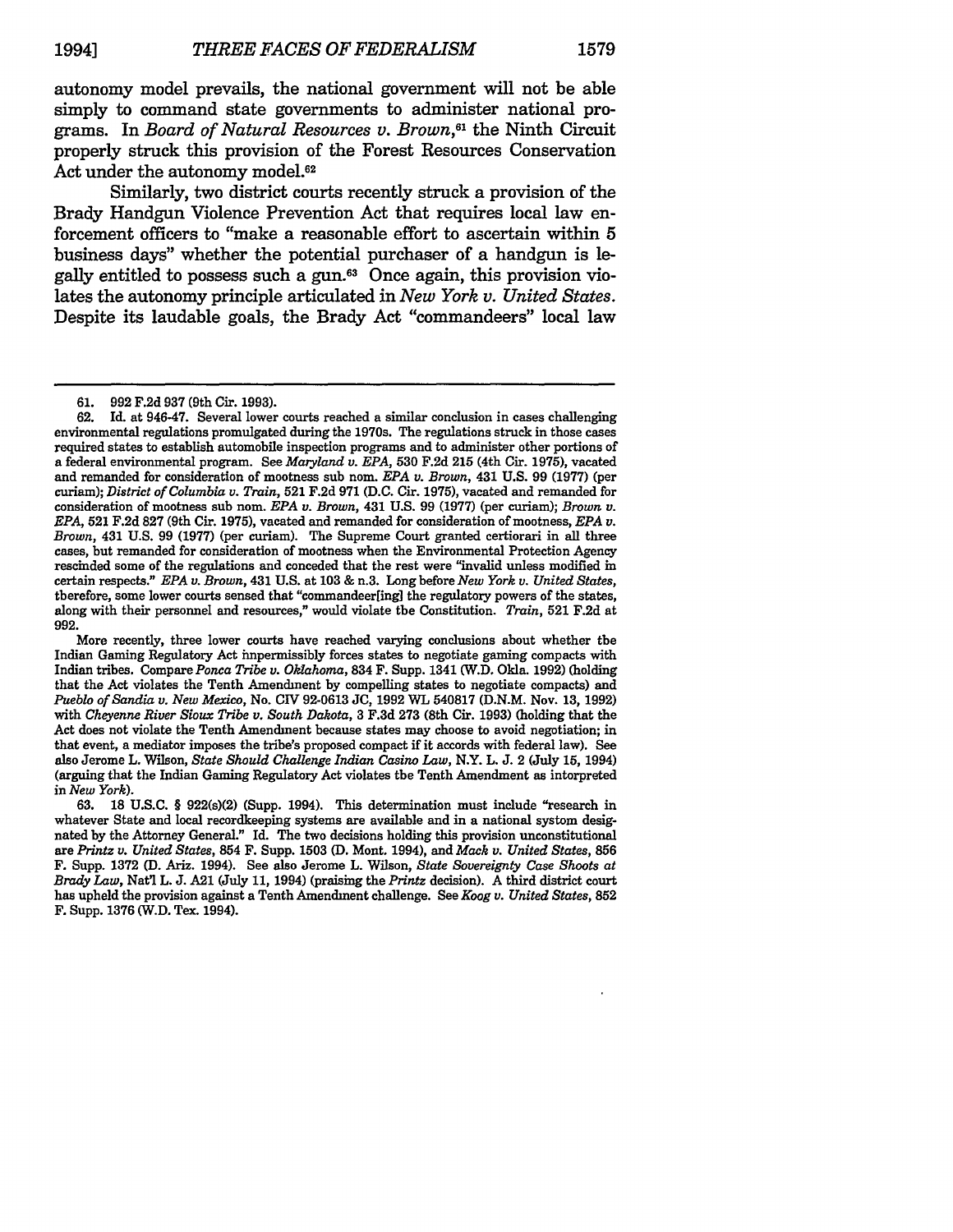enforcement officers to "enforce a federal regulatory program."<sup>64</sup> In doing so, the Act both absorbs government resources that the states might direct elsewhere and confuses the lines of political accountability.66 This provision of the Brady Act, like the offending provision of the Forest Resources Conservation Act, unconstitutionally intrudes upon state autonomy.

Recognizing these flaws in the Brady Act, the Forest Resources Conservation Act, and other federal statutes would not hamper Congress's ability to achieve important national goals. The autonomy model allows Congress ample room to achieve those objectives through federal grants or conditional preemption.66 That is the path Congress chooses for most regulatory programs. Indeed, when the Ninth Circuit struck down the timber provision in *Brown,* Congress promptly remedied the situation by adopting a new version of the Act that relies upon conditional preemption.<sup>67</sup> Similarly, Congress could remedy the defect in the Brady Act by offering federal funds in exchange for enforcement of the Act, establishing a scheme of conditional preemption, or assigning the Act's duties to federal officers.<sup>68</sup>

Commanding state governments to administer federal programs is a short-sighted strategy. It is true that state governments

**65.** *Printz,* 854 F. Supp. at 1514-15. The Brady Act raises at least three accountability issues: (1) the lack of federal funds to support the Act's mandates may force local law enforcement agencies to cut other essential services, leading voters to blame local officials for those cuts; (2) voters opposed to gun control may identify the Act with the local officials charged with administering it, and blame those officials for the statute's enactment; and **(3)** citizens may blame law enforcement officers for erroneous applications of the Act. Although the Act specifically exempts local officers from civil liability for erroneous determinations, **18 U.S.C.** § 922(s)(7), it does not shield them from popular criticism or electoral retaliation for those decisions. *Printz,* 854 F. Supp. at 1514-15.

<sup>64.</sup> *Hodel v. Virginia Surface Mining & Reclamation Ass'n,* 452 U.S. 290, **288** (1981) (quoted with approval in *New York v. United States,* 112 **S.** Ct. at 2420). The federal government has attempted to distinguish the Brady Act from the provision struck in *New York* by arguing that the Brady Act merely requires states to administer a federal program, rather than to enact that program into state law. See, for example, *Printz,* 854 F. Supp. at 1513. As one court has pointed out, however, the provision condemned by *New York* required states either to enact legislation or to take title to radioactive wastes. The latter option-as unconstitutional in the Supreme Court's eyes as the former choice-required administrative rather than legislative enactment. Id. Federal attempts to command state administrative energies, moreover, threaten state autonomy in the same manner as attempts to compel state legislative enactments. In both cases, the federal intrusion interferes with the ability of state citizens to control their governmental representatives.

**<sup>66.</sup>** See *New York,* 112 **S.** Ct. at 2423-24; Merritt, 88 Colum L. Rev. at **68-69** (cited in note 22).

**<sup>67.</sup>** Forest Resources Conservation and Shortage Relief Amendments Act of **1993, Pub.** L. No. 103-45, **107** Stat. **223** (July **1, 1993)** (current version at **16 U.S.C. §§.620-620j).**

**<sup>68.</sup>** See Wilson, Natl L. **J.** at **A21** (cited in note **63).**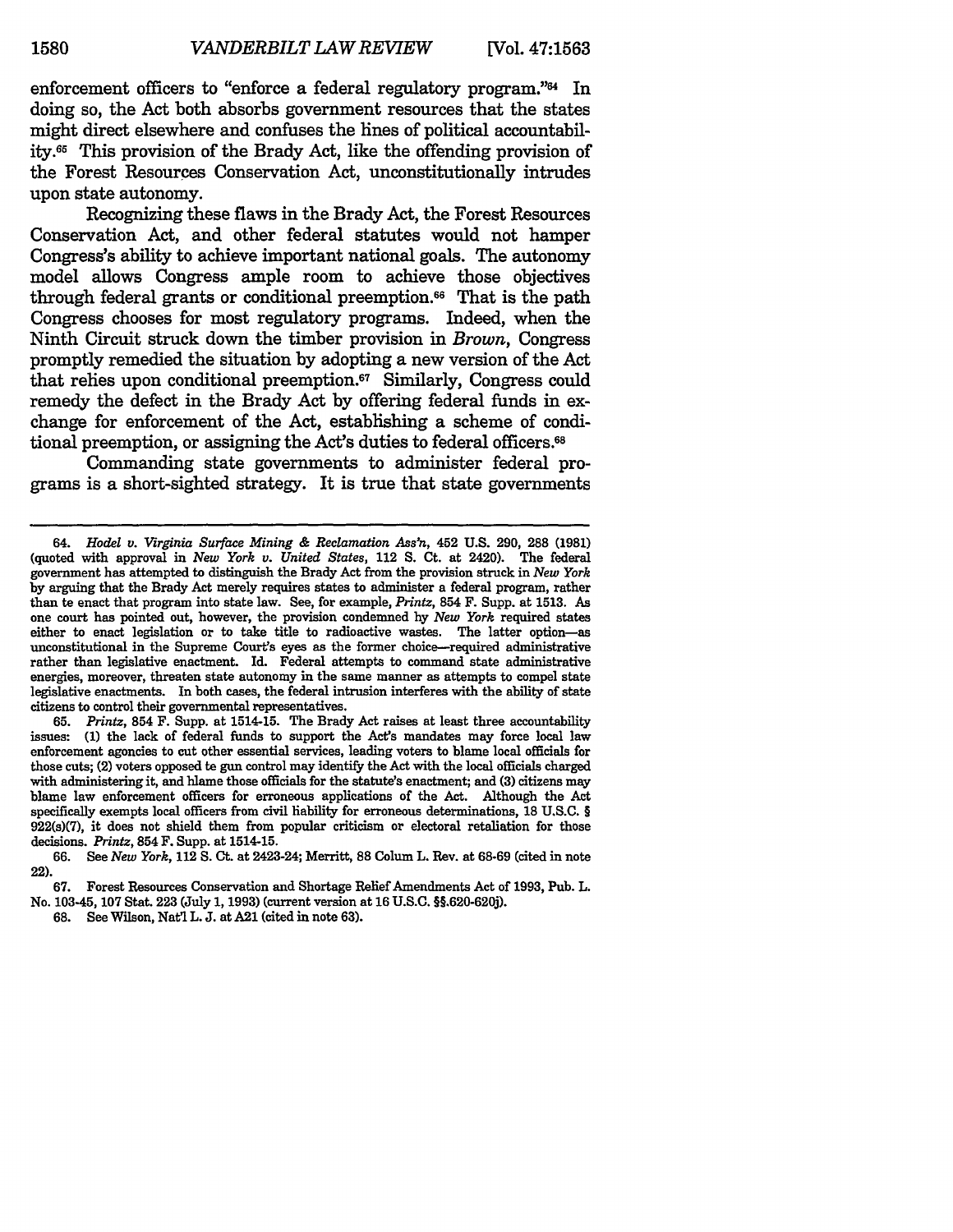sometimes appear to offer a quick, inexpensive means of implementing an urgent program. As a nation facing ever-changing and ever more challenging social ills, however, we are better off preserving the checking power and innovative energies of state governments than sacrificing those resources to balance today's budget. As autonomous decision makers, state governments will help us devise lasting solutions to the problems of both today and tomorrow. To put it bluntly, we need long-term sources of regulatory creativity more than we need short-term efficiency.

## *C. Constitutional Anchors for the Autonomy Model*

I have saved the most important question for last: Even if the autonomy model promotes important values, and imposes no substantial costs on the central government, does the model derive from the constitutional text? Without a constitutional anchor, the Supreme Court lacks power to strike down any federal statute, no matter how well crafted the Court's political theory. Can we, then, tie the autonomy model to the Constitution?

In *New York,* the Supreme Court rooted its autonomy theory in a symbiotic reading of the Commerce Clause and Tenth Amendment. The Court recognized that the Tenth Amendment contains no language that could be read as an affirmative limit on the powers conferred by Article I of the Constitution.<sup>69</sup> At the same time, the Court suggested that the existence of the Tenth Amendment implies inherent limits in the powers conferred by that article.70 The Tenth Amendment and Commerce Clause together, in other words, achieved what the Tenth Amendment alone could not.<sup>71</sup>

*<sup>69.</sup> New York,* 112 S. Ct. at **2417-18.**

See id. at 2417 (stating "if a power is an attribute of state sovereignty reserved by the Tenth Amendment, it is necessarily a power the Constitution has not conferred upon Congress [in the Commerce Clause or elsewhere]"); id. at 2418 (noting "the Tenth Amendment confirms that the power of the Federal Government is subject to limits that may, in a given instance, reserve power to the States. The Tenth Amendment thus directs us to determine **...** whether an incident of sovereignty is protected by a limitation on an Article I power"); id. at 2423 (stating "[t]he allocation of power contained in the Commerce Clause... authorizes Congress to regulate interstate commerce directly; it does not authorize Congress to regulate state governments' regulation of interstate commerce").

<sup>71.</sup> At some points, the Court appeared to rely upon the combined force of these two constitutional provisions, but at others it appeared simply unwilling to choose between them. See, for example, id. (noting: "[i]n the end, just as a cup may be half empty or half full, it makes no difference whether one views the question at issue in this case as one of ascertaining the limits of the power delegated to the Federal Government under the affirative provisions of the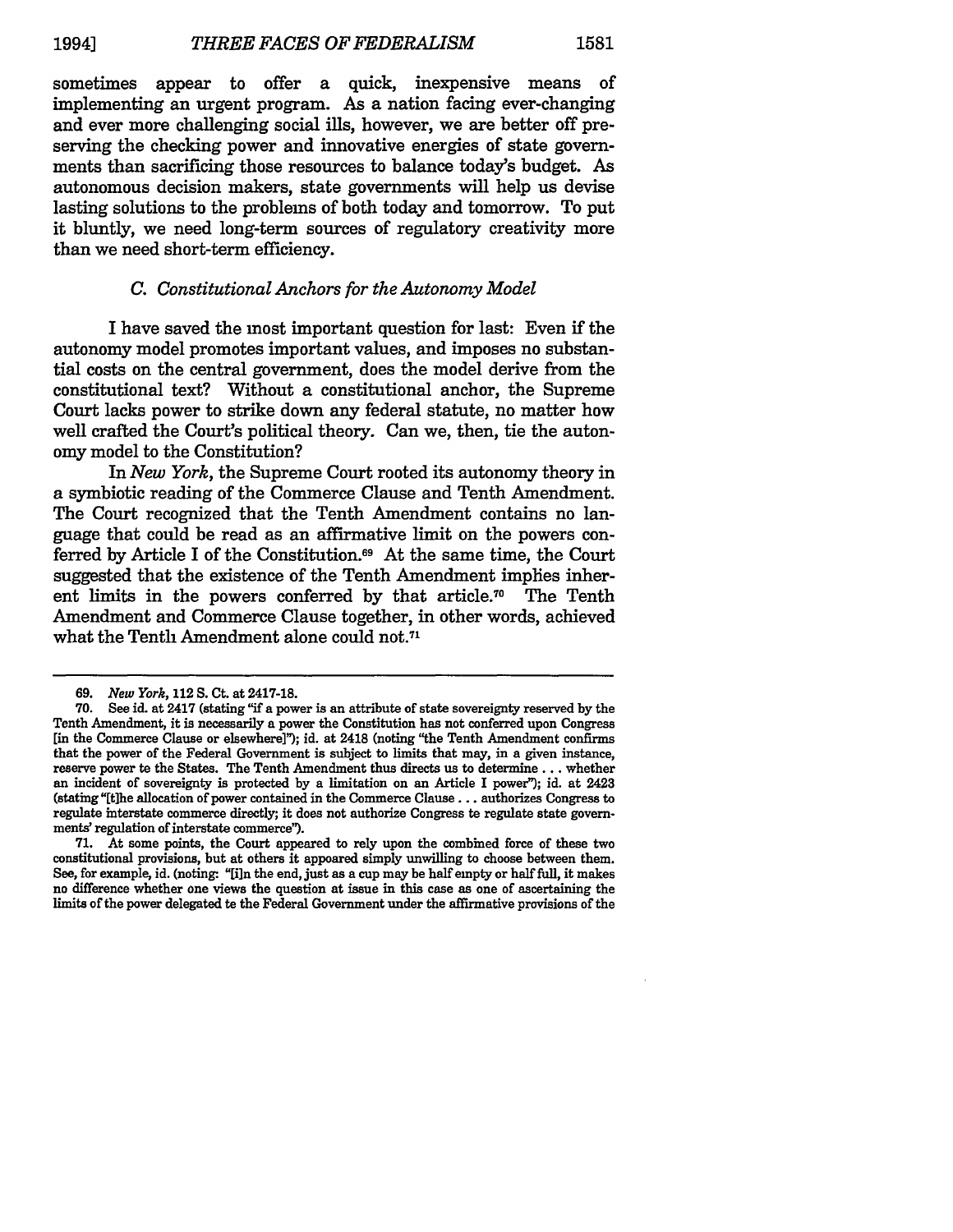In this way, the *New York* Court seemed to use the Tenth Amendment as a rule of construction for interpreting the Commerce Clause: Because the Tenth Amendment affirms the reservation of unenumerated powers to the states or people, the Court must exercise caution in construing the scope of Article I powers. In particular, although the Commerce Clause empowers Congress "to regulate interstate commerce," it does not allow Congress "to regulate state governments' regulation of interstate commerce."72

This reading of the constitutional text, however, is confusing. In particular, it is likely to confuse lower courts into thinking the Court has revived the territorial model of federalism. A lower court reading the Supreme Court's language in *New York* might conclude that it should interpret the Commerce Clause conservatively, not only with respect to Congress' methods of regulating interstate commerce, but with respect to the subjects of its regulation.

Indeed, one lower court already has made this mistake. In *United States v. Lopez*,<sup>73</sup> the Fifth Circuit reversed a conviction under the Gun-Free School Zones Act of 1990, a federal statute that bars the knowing possession of a firearm within one thousand feet of a primary or secondary school.<sup>74</sup> Relying upon *New York*, and stressing that "the management of education, and the general control of simple firearms possession by ordinary citizens, have traditionally been a state responsibility,"<sup>75</sup> the court ruled that Congress had not shown a sufficient nexus between interstate commerce and this crime.<sup>76</sup>

*Lopez* demonstrates the danger that lower courts will read *New York's* juxtaposition of the Tenth Amendment and Commerce Clause as a license to curtail the fields of private conduct open to

Constitution or one of discerning the core of sovereignty retained **by** the States under the Tenth Amendment"); id. at 2429 (stating: "[wlhether one views the take title provision as lying outside Congress' enumerated powers, or as infringing upon the core of state sovereignty reserved **by** the Tenth Amendment, the provision is inconsistent with the federal structure of our Government established **by** the Constitution").

**<sup>72.</sup>** Id. at 2423.

**<sup>73.</sup>** 2 **F.3d** 1342 **(5th** Cir. **1993),** cert. granted, 114 **S.** Ct. **1536** (Apr. **18,** 1994) (No. **93- 1260).**

<sup>74.</sup> **18 U.S.C.** § **922(q)** (Supp. 1994).

**<sup>75.</sup>** *Lopez,* 2 **F.3d** at 1364.

**<sup>76.</sup>** In particular, the court faulted Congress for failing to make any findings about the impact on interstate commerce of either primary and secondary education generally or gun possession near schools specifically. **Id.** at **1366-67.** The court expressly reserved the question whether a statute like the Gun-Free School Zones Act might be valid **if** premised on sufficient congressional findings of a nexus to interstate commerce. Id. at **1368.**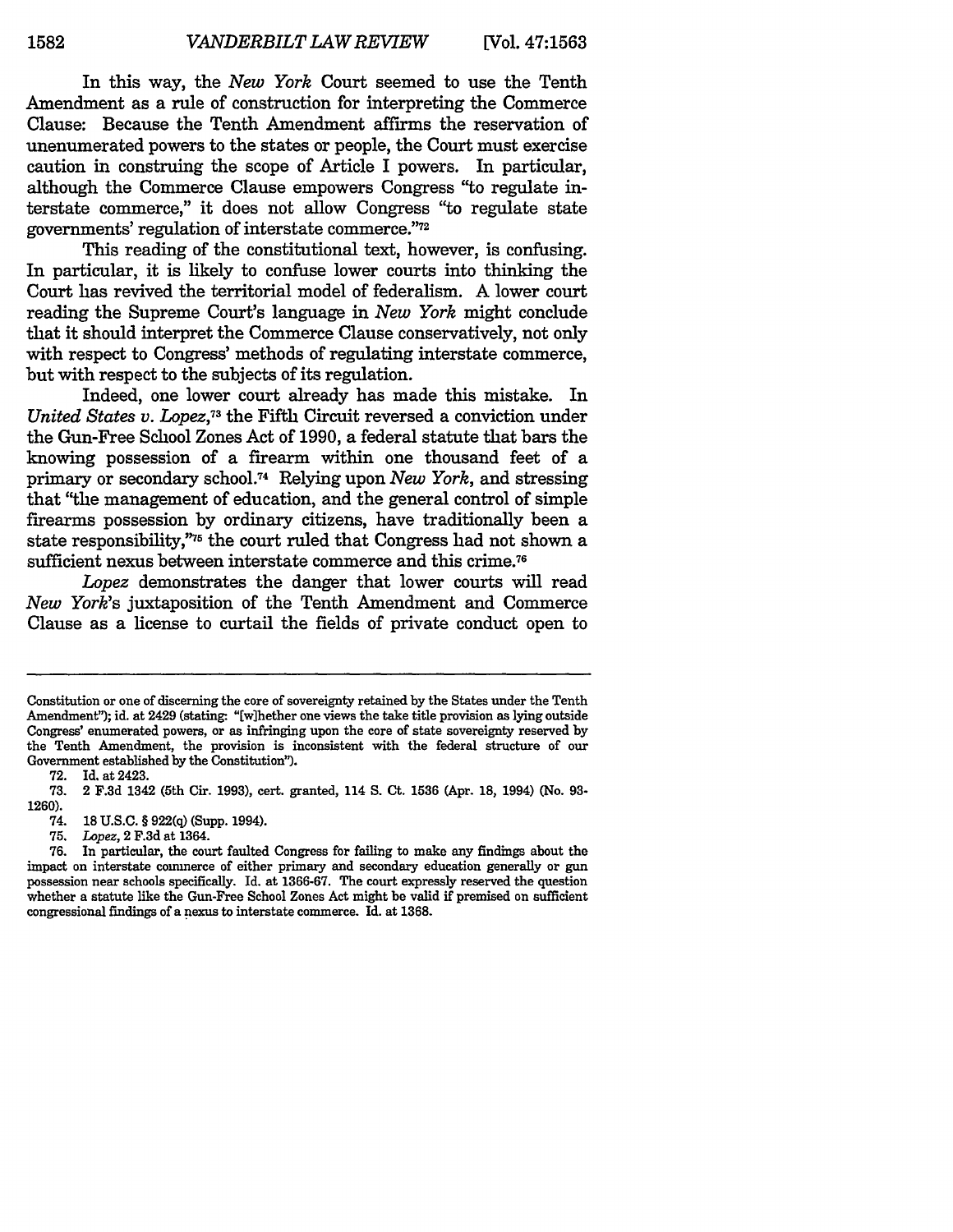federal regulation.<sup>77</sup> To avoid this problem, the autonomy model demands a constitutional base that embodies more precisely its concerns with the processes of state government.

As I have argued elsewhere, the guarantee of republican government contained in Article IV, Section 4, of the Constitution offers that groundwork. 78 If the national government pledges to maintain a republican form of government in each state, as it does in the Guarantee Clause, then a *fortiori* the national government must promise to maintain governments within those states. A republican government, moreover, is accountable to its electorate: It is not responsible to divine power, an inherited monarchy, or even the national government. Through the Guarantee Clause, therefore, the national government pledges to maintain autonomous governments in each state-governments that are responsible to the people of that state rather than to the national government.

I have described elsewhere the historical support for this interpretation of the Guarantee Clause and the reasons why this interpretation should be held justiciable.79 The language of the Guarantee Clause not only supports the result in *New York;* it requires that result. In future cases, the Guarantee Clause would tie the courts more securely to the autonomy model by focusing their attention on the features of republican government-especially the right of state voters to set their own legislative agendas and choose tasks for their own government administrators.80

State in this Union a Republican Form of Government." U.S. Const., Art. IV, § 4. I first developed this theory in Merritt, **88** Colum. L. Rev. **1** (cited in note 22). See also Deborah **J.** Merritt, *Republican Governments and Autonomous States: A New Role for the Guarantee Clause,* **65 U. Colo.** L. Rev. **\_** (forthcoming 1994).

79. See Merritt, **88** Colum. L. Rev. at 29-36, 70-78. See also Merritt, **65** U. Colo. L. Rev.

**80.** More than a century ago, the Supreme Court observed that the "distinguishing fea**ture"** of the republican form of government preserved by the Guarantee Clause is "the right of the people to choose their own officers for governmental administration, and pass their own

<sup>77.</sup> See also *United States v. Cortner, 834* F. Supp. 242 (M.D. Tenn. 1993) (holding, without citation to *New York,* that Congress lacked authority under the Commerce Clause to enact a federal caijacking statute), overruled by *United States v. Johnson,* 22 F.3d **106** (6th Cir. 1994).

Many lower courts, of course, have properly recognized the Supreme Court's focus on the autonomy of state governmental processes in *New York.* See, for example, *Southeastern Pennsylvania Transp. Auth. v. Pennsylvania Pub. Util. Comm'n,* **826** F. Supp. at **1519** (acknowledging that *"New York* stands for a much more limited proposition: that when Congress desires to regulate, it must do so directly and cannot enlist the States to do its bidding").<br>
78. The Guarantee Clause promises that "The United States shall guarantee to every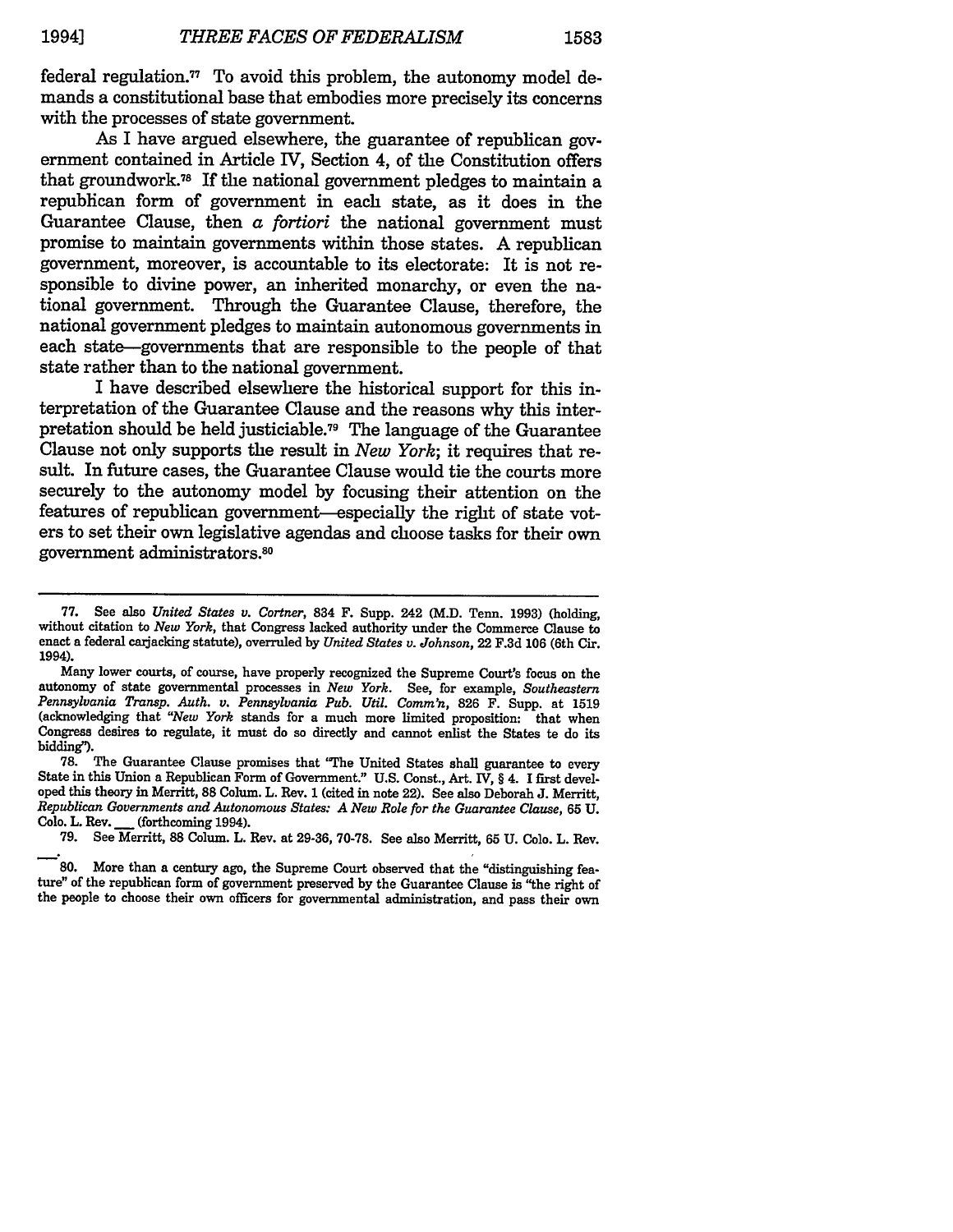In *New York,* the Supreme Court recognized the possibility that the Guarantee Clause might limit federal power to regulate the states.81 Unfortunately, the Court refused to rest its holding on the Guarantee Clause, preferring its combined reading of the Tenth Amendment and Commerce Clause.

In *Lopez,* which the Court has just agreed to review, the Court has an opportunity to embrace the Guarantee Clause and thus correct the misunderstanding generated by *New York's* focus on the Tenth Amendment. Adoption of the Guarantee Clause in *Lopez* would both reverse the result in that case (because federal regulation of **gun** possession does not threaten republican government) and provide a more secure foundation for the Court's autonomy model of federalism. That model constitutes the most promising attempt to fashion a judicially enforceable federalism principle.

#### IV. CONCLUSION

I have argued that autonomous state governments are political assets that require judicial protection against national intrusion, that the Supreme Court's autonomy model offers the best possibility of providing that protection, and that the autonomy model is best rooted in the text of the Guarantee Clause rather than in the shadows of the Tenth Amendment and Article I. The autonomy model of federalism promises the best of two constitutional worlds. It promotes a strong national government free to regulate any field of private endeavor, while also preserving healthy state governments to regulate the fields Congress avoids, opening political doors to new faces, promoting diverse living conditions, and spawning innovative programs. This

laws in virtue of the legislative power reposed in representative bodies." *Duncan v. McCall,* 139 U.S. 449, 461 (1891). See also Federalist No. 39 (Madison), in Clinton Rossiter, ed., *The Federalist Papers* (Mentor, 1961) (stating that "we may define a republic to be... a government which derives all its powers directly or indirectly from the great body of the People, and is administered by persons holding their offices during pleasure, for a limited period, or during good behavior. It is *essential* to such a Government, that it be derived from the great body of the society").

**<sup>81.</sup>** *New York,* 112 **S.** Ct. at 2432-33. See also *Gregory v. Ashcroft,* **501 U.S.** at 463 (noting that both the Tenth Amendment and the Guarantee Clause secure "the authority of a state's people to determine the qualifications of their most important government officials"); *Sugarman v. Dougall,* 413 **U.S.** 634, 648 **(1973)** (recognizing "a State's constitutional responsibility for the establishment and operation of its own government, as well as the qualifications of an appropriately designated class of public office holders," and citing the Guarantee Clause as support for this proposition).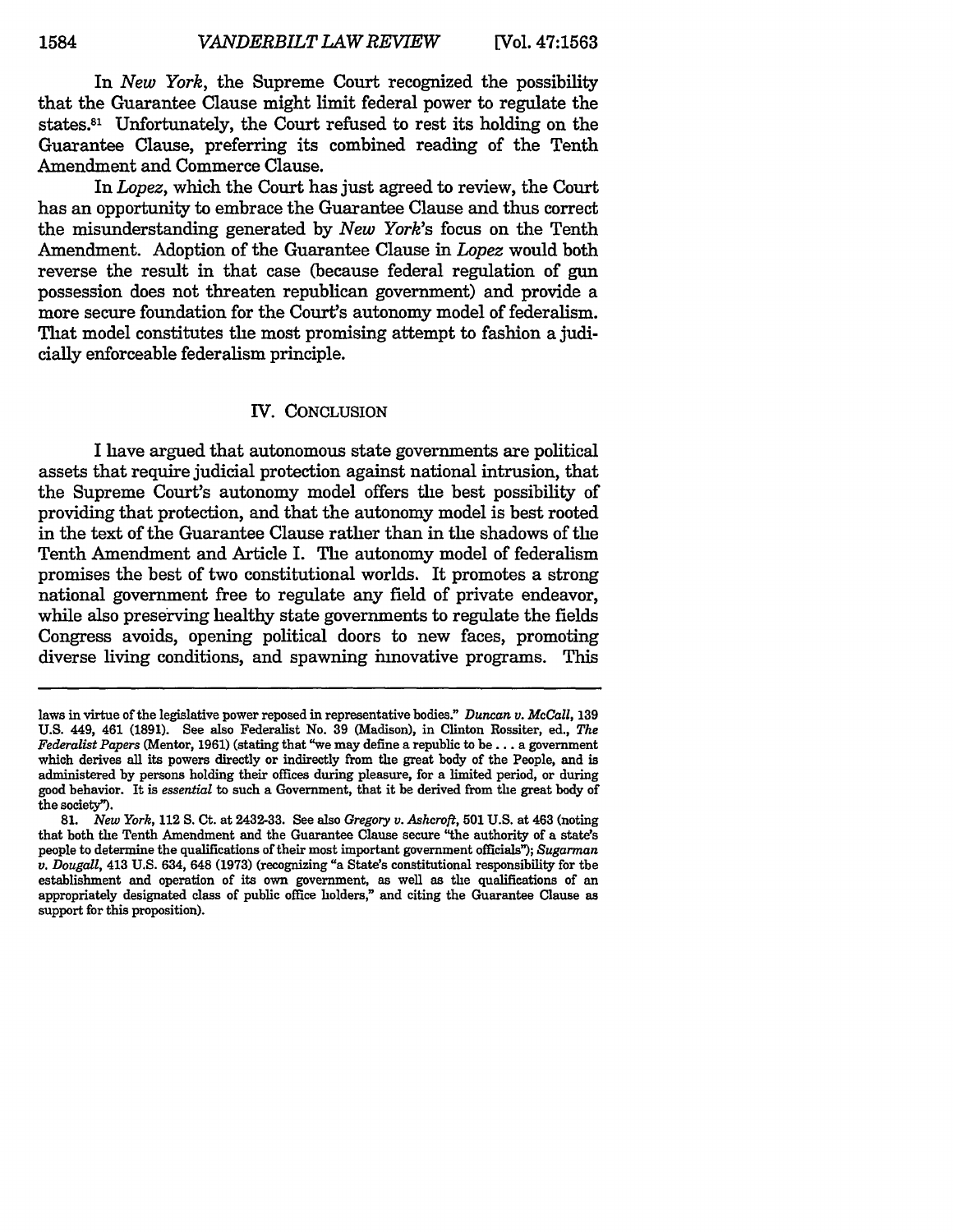$\bar{\mathcal{A}}$ 

update of an eighteenth century vision is the best formula for the future of federalism.